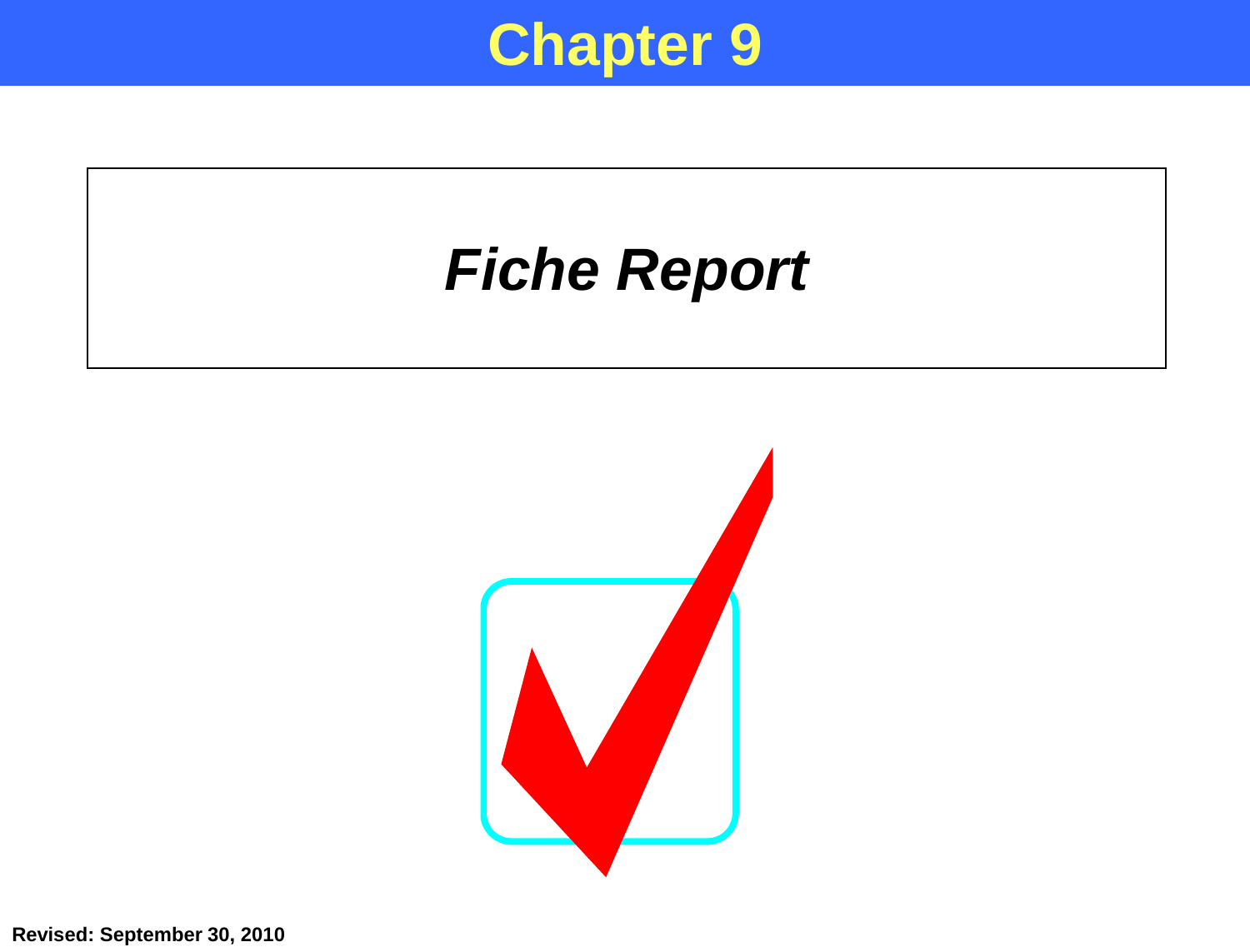# **Fiche Report**

- A report which pulls **all** crashes on a given route and its coinciding routes within the specified county, dates, and Y-line
- All coinciding routes must be entered
- Identifies all crashes on the specified routes whether or not the routes or the crashes are mileposted
- Used as **quality control** (it is the most effective tool in identifying all possible crashes for a study location)

 $\implies$  Fiche Report

- Can be used independently of any study
- Access the Fiche Report screen by selecting the following:

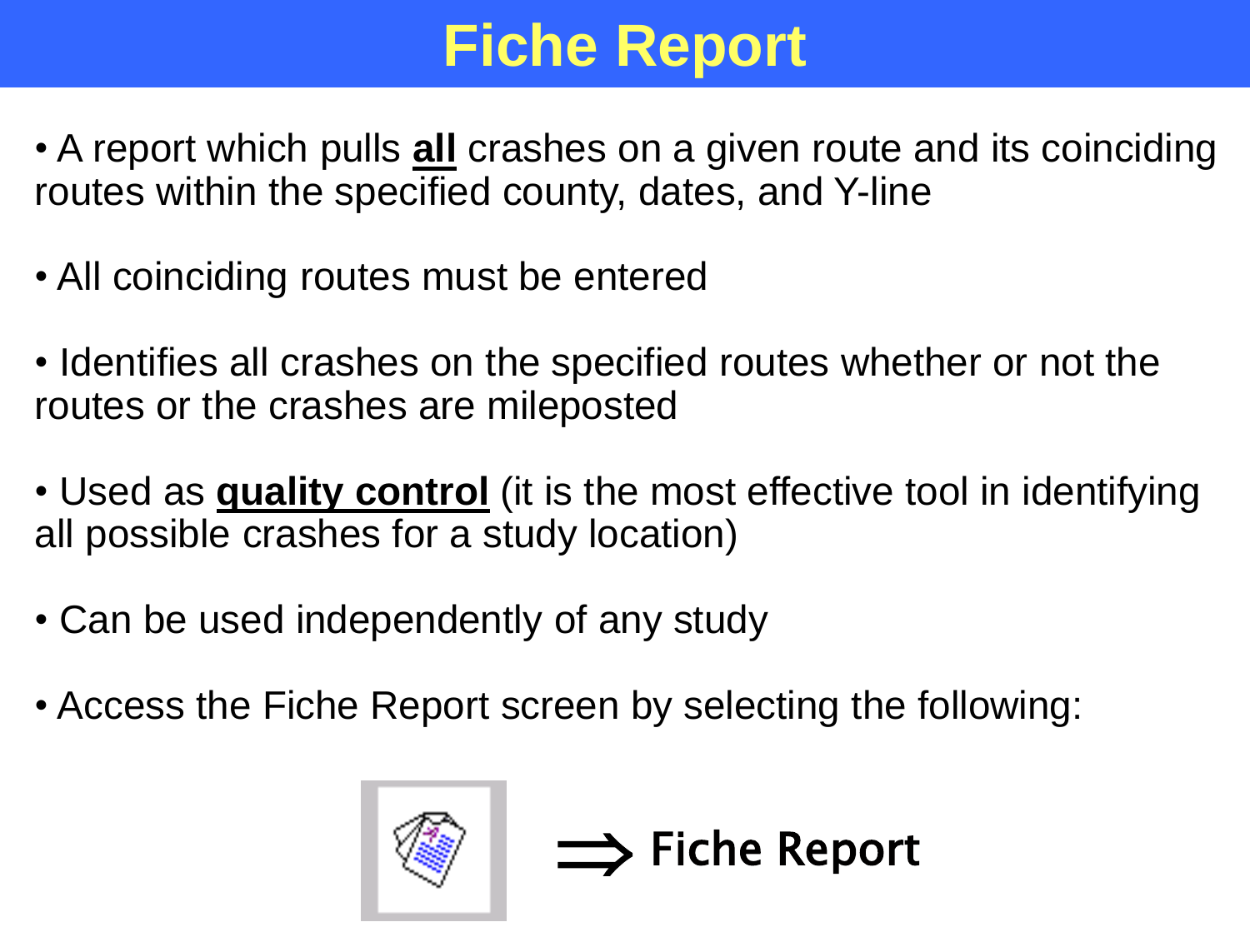## **Fiche Report - Create New**

- Click the **"New"** icon
- Enter the county, Y-Line, beginning date, and ending date
- Enter road name(s) and click the **"Submit"** button for each road entered
- Click on **"Validate Codes/Names"** button to populate the 8-digit road codes
- Click the **"Generate Fiche"** button

|                 | $\Box$ o $\boxtimes$<br>TEAAS - Report - Fiche                                                                            |                |
|-----------------|---------------------------------------------------------------------------------------------------------------------------|----------------|
| "New" icon      | Edit Help<br>$\bullet$                                                                                                    |                |
|                 | <b>Generate Fiche</b><br>Lookup<br><b>Validate Codes/Names</b><br>Target Area                                             | Generate       |
| Enter a county- | Y-Line Feet<br>Municipality<br>County<br>All and Rural<br>150<br>$\vert \hspace{0.1cm} \vert$<br>$\overline{\phantom{a}}$ | Fiche          |
|                 | Date Span                                                                                                                 | Enter a Y-Line |
| Enter a         | Begin Date<br>End Date                                                                                                    |                |
| beginning date  | Road Identification<br>-Table Input-                                                                                      | Enter an       |
|                 | Submit                                                                                                                    | ending date    |
| Enter road      | Road Name<br>Road Code                                                                                                    |                |
| name(s)         |                                                                                                                           | Submit Button  |
|                 |                                                                                                                           |                |
|                 |                                                                                                                           |                |
|                 |                                                                                                                           |                |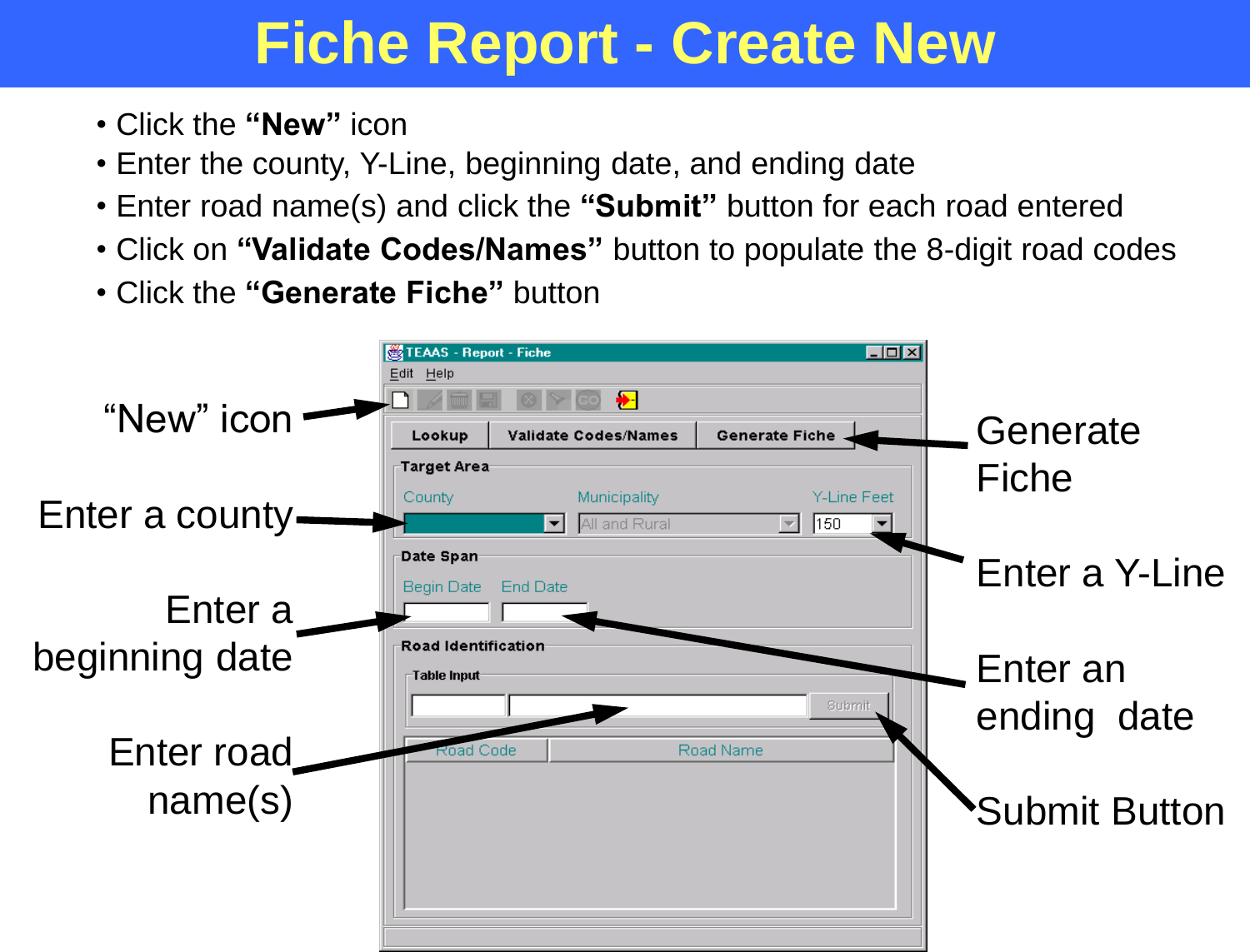## **Fiche Report - Create New (Cont.)**

#### **CAUTION!**

It is not recommended that the "Municipality" field be changed because some crashes that occurred in municipalities are miscoded and do not get a municipal code. If this happens, those crashes will not be identified on the fiche report even though they actually occurred within a municipality.

Also, if crashes occur outside of a municipality but are within the extra-territorial jurisdiction (ETJ) of, or responded to by, the municipality then these crashes will not be identified on the fiche report.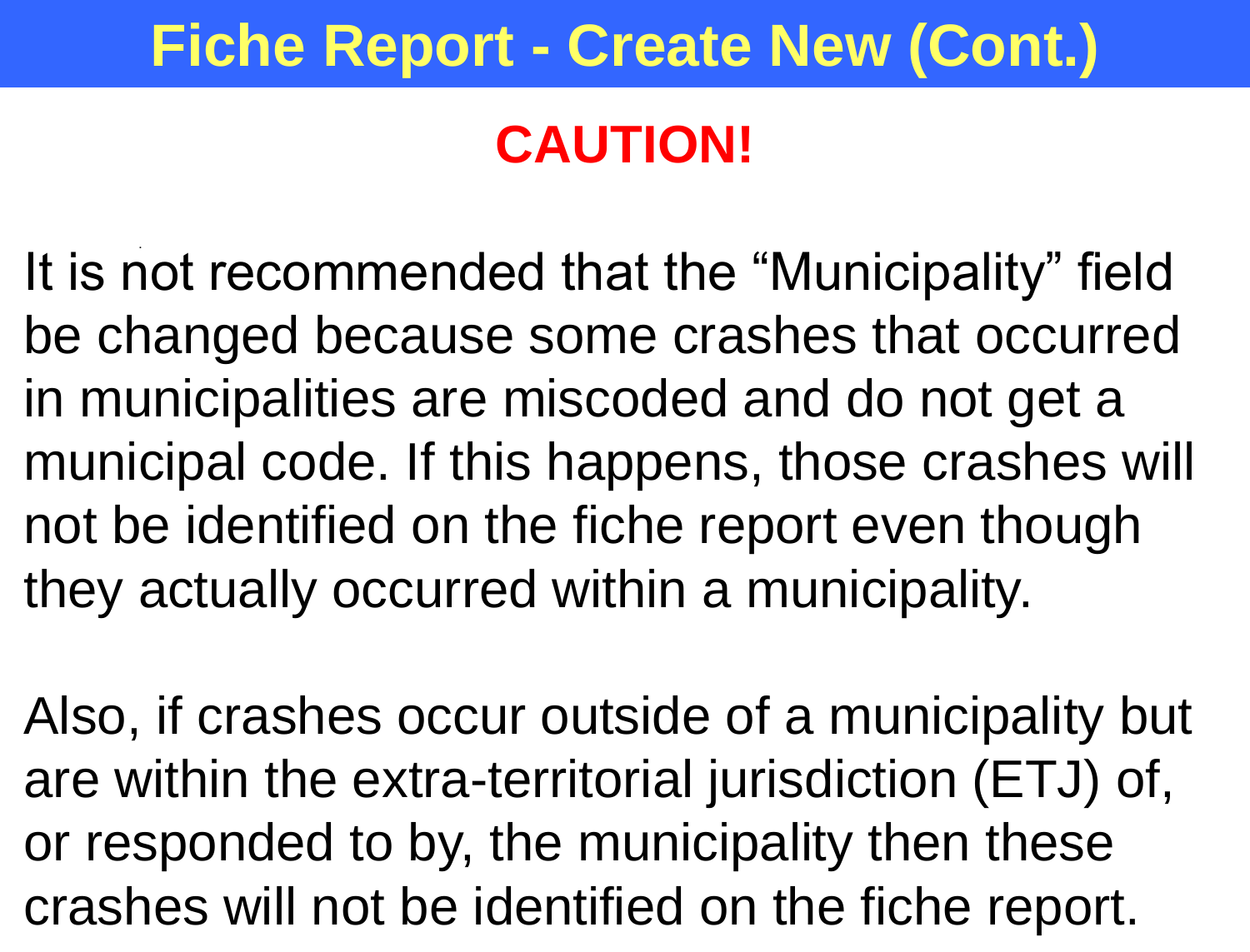## **Road Identification Table**

#### • To add a road:

– Enter either a road name or an 8-digit road code (Note - Entering a road name is preferred as the system will look up the . code for you. Also, if you enter the 8-digit code then the road name will *not* be displayed on the fiche report.)

– Click the **"Submit"** button

(Repeat this process to add additional coinciding routes)

- To delete a road:
	- Highlight the row (click on it)
	- Click the **"Delete"** key on the keyboard
- To modify an already added road:
	- Highlight the row (click on it)
	- Click the **"Enter"** key on the keyboard
	- Modify the selected road in the "Table Input" fields
	- Click **"Submit"** button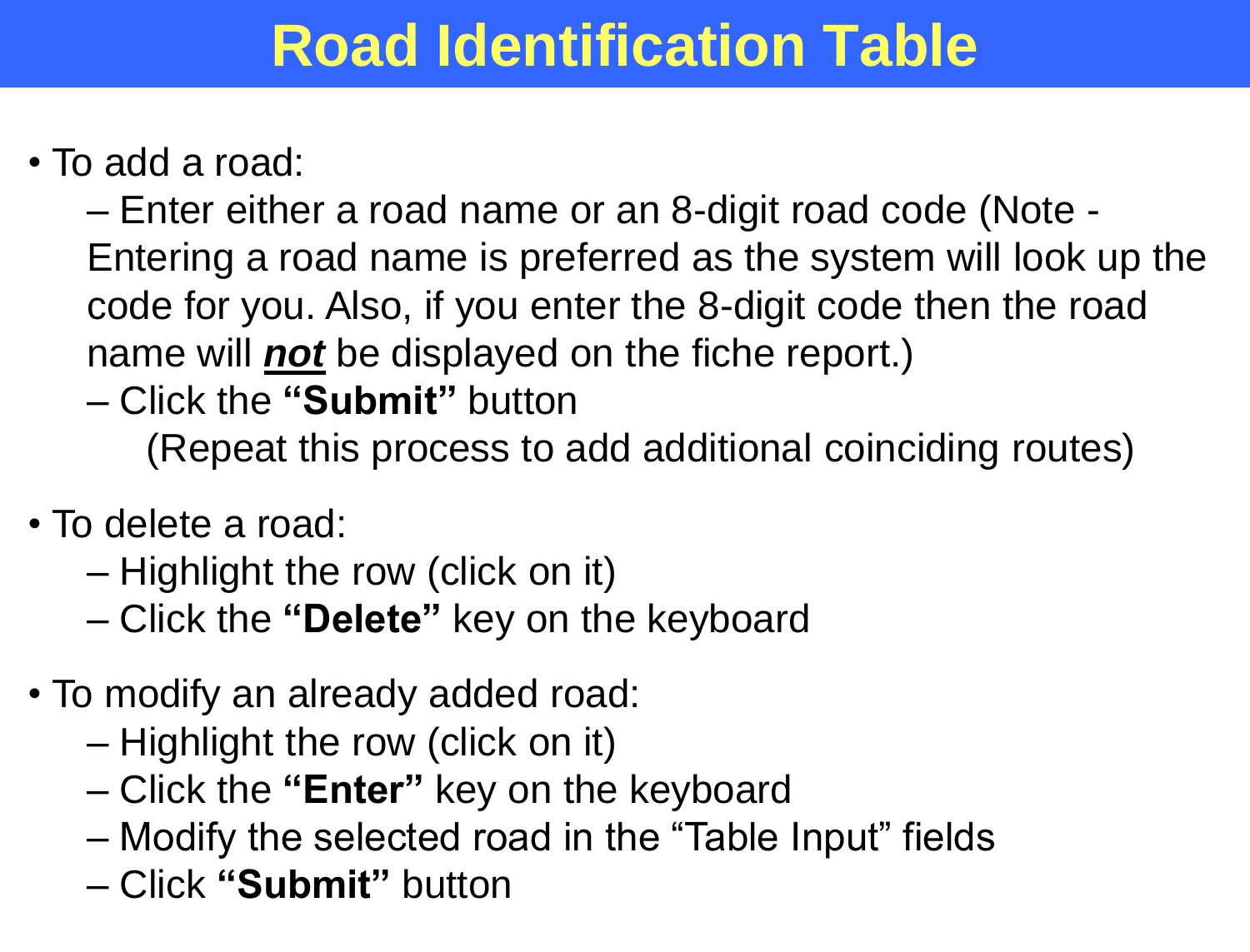# **Road Identification Table (Cont.)**

- To retrieve local names for secondary roads:
	- Click the **"Lookup"** button (The "Secondary Route Names Lookup" screen will open) – Highlight the roads that are to be added – Highlight multiple roads by pressing the "Ctrl" or "Shift" keys
	- Click the **"Include"** button
- After all roads have been added, validate entries by clicking the **"Validate Codes/Names"** button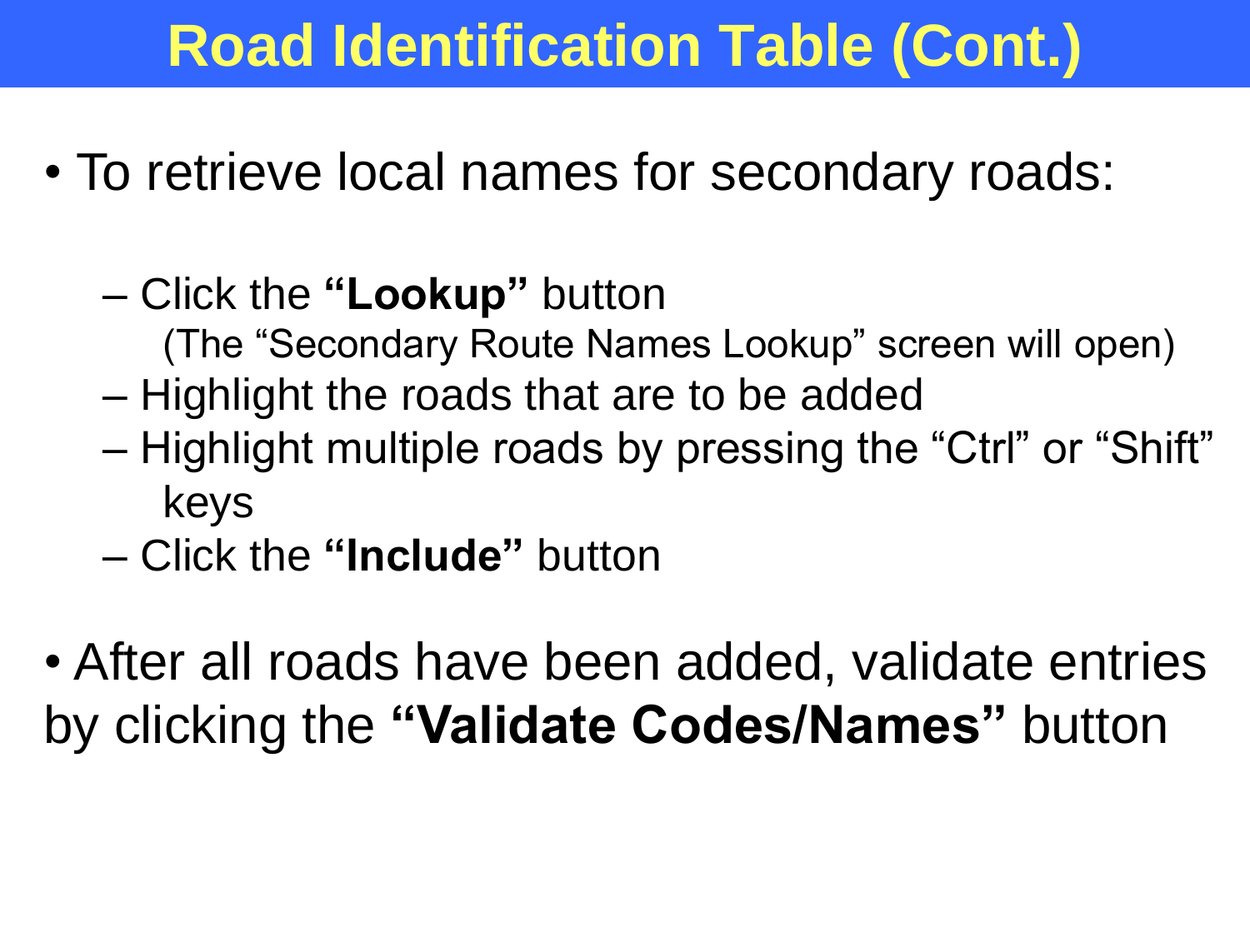# **Road Identification Table (Cont.)**

## **CAUTION!**

It is not recommended to enter 8-digit road codes in the "Road Identification" table because the road name(s) will not be displayed on the fiche report.

.

When entering state road names (i.e. - I, US, NC, and SR routes), be sure to place a space between the letter(s) and the number(s). For example, I 40 should be entered instead of I40 or I-40.

Remember that the secondary road lookup table is incomplete and using the "Lookup" function to find local names of secondary roads may yield incomplete or incorrect information. Always use a reliable source (such as maps or local knowledge) to determine the local names of secondary roads.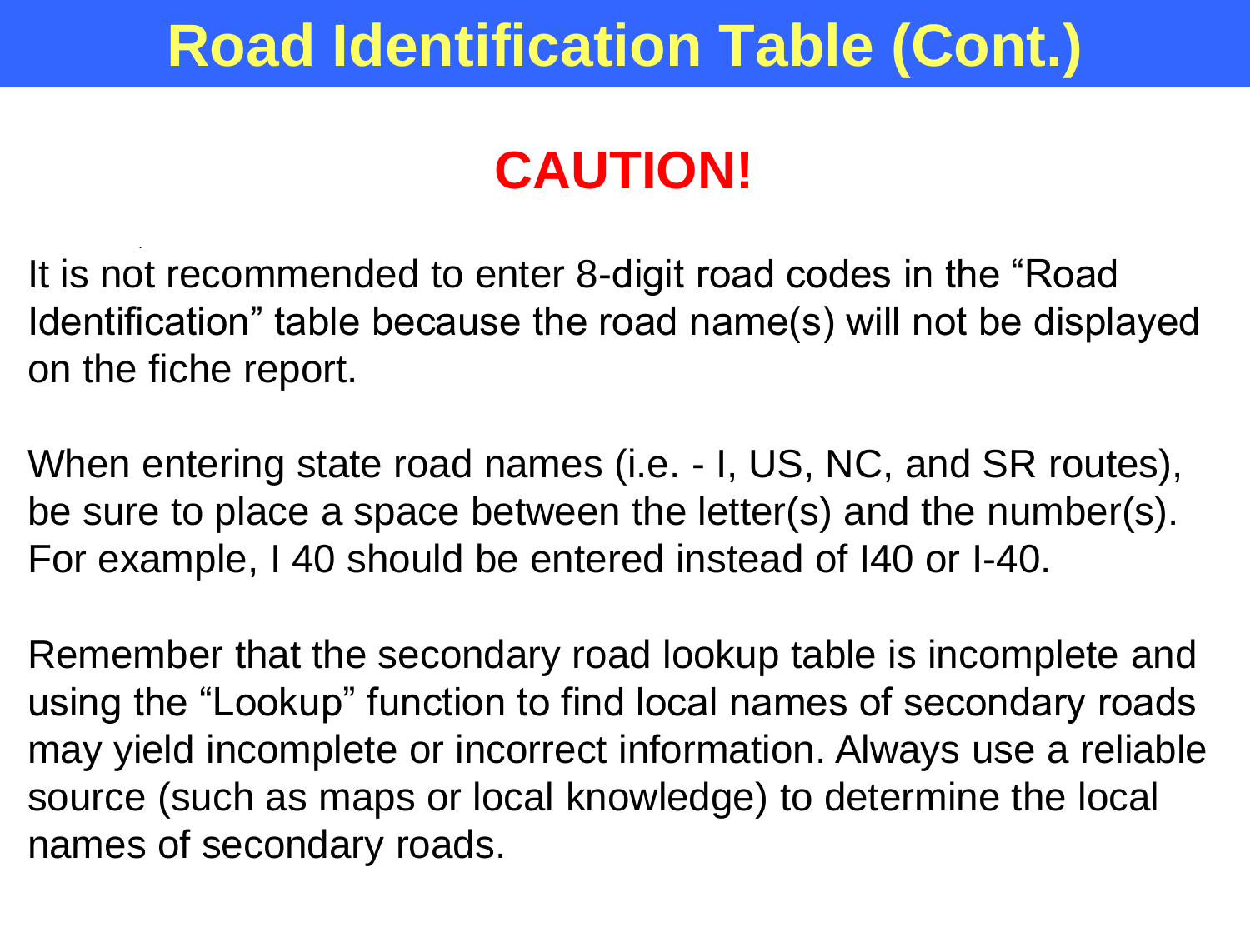## **Fiche Report Example**

Suppose you wanted to create a fiche report for SR 1335 in Washington County, from 1/1/1990 thru 12/31/1999, with a Y-Line of 150 feet:

Step A: Click on the **"New"** icon Step B: Enter County (WASHINGTON) Step C: Enter the Y-Line (150) Step D: Enter the begin date (1/1/1990) Step E: Enter the end date (12/31/1999) Step F: Enter the road name (SR 1335)



**Report - Fiche** 

Validate Codes/Names

Lookup

Step A Step C

Generate Fiche

 $\Box$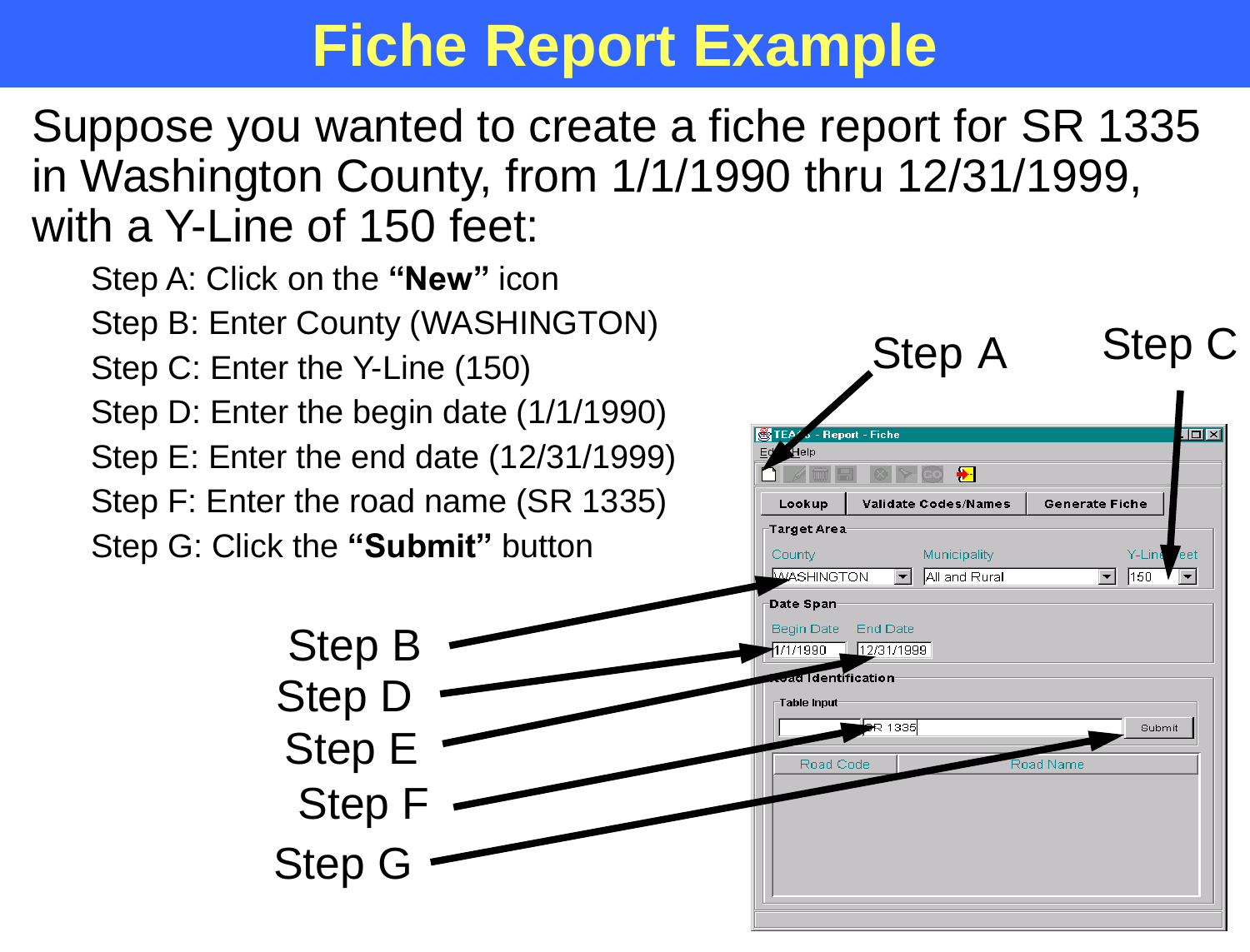Step H - Click **"Validate Code/Names"** button

Step I - Click the **"Lookup"** button (to look for local names attached to SR 1335 in Washington County)



**Remember! There may be local names attached to SR 1335 in Washington County, but they may not be stored in TEAAS.**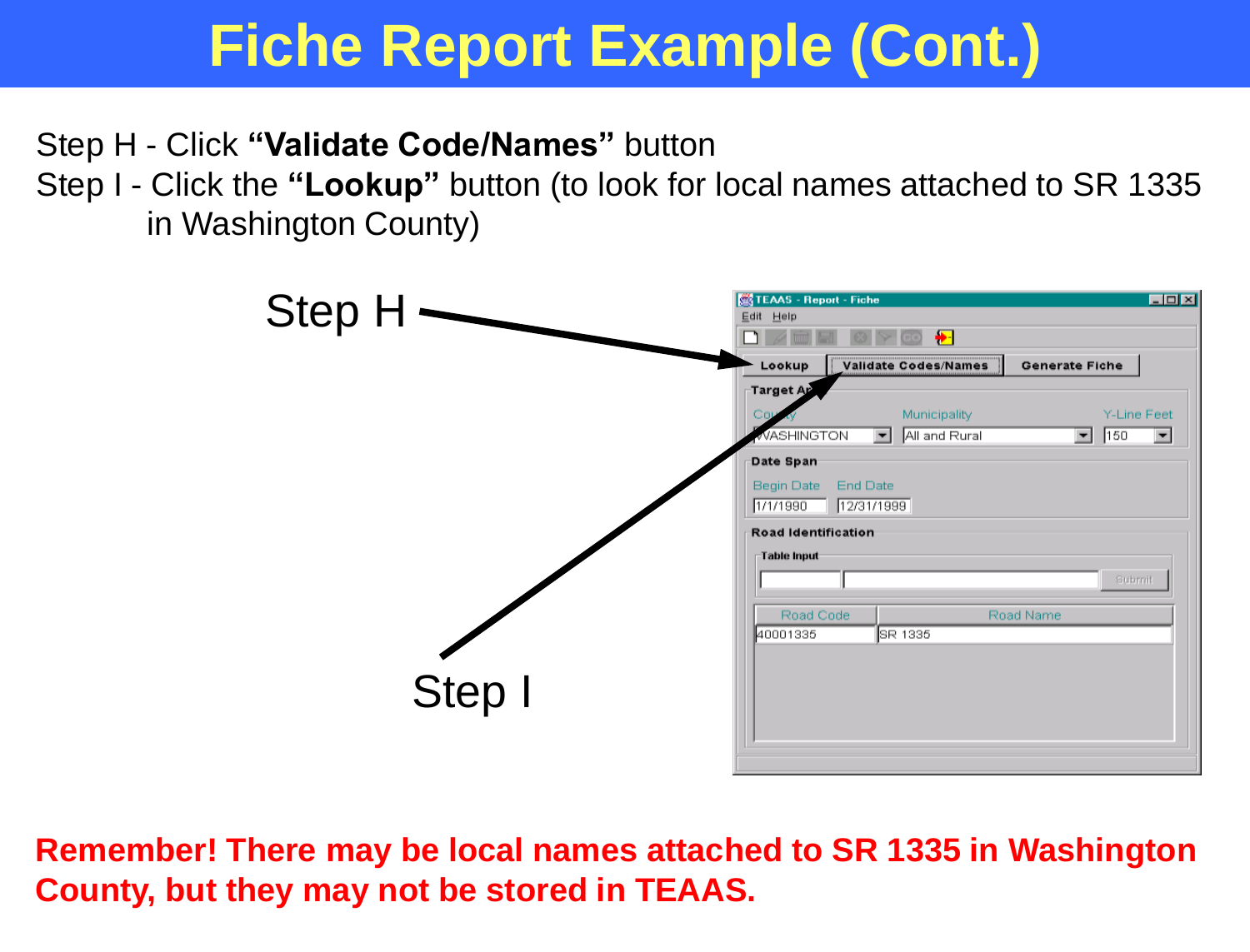Step J - Highlight the local name(s) to be added (remember that multiple roads may be highlighted by pressing the "Ctrl" or "Shift" keys)

Step K - Click the **"Include"** button

|        | TEAAS - Report - Fiche<br>Edit Help  | $\bigstar$<br>터미          | 口回凶             |
|--------|--------------------------------------|---------------------------|-----------------|
|        | TEAAS - Secondary Route Names Lookup |                           | $\vert x \vert$ |
|        | <b>SR Number</b>                     | Route Name                |                 |
|        | 40001335                             | THIRD                     |                 |
| Step J | 40001335                             | <b>WILSON</b>             |                 |
| Step K | 40001010                             | Include<br><b>SR 1010</b> |                 |
|        |                                      |                           |                 |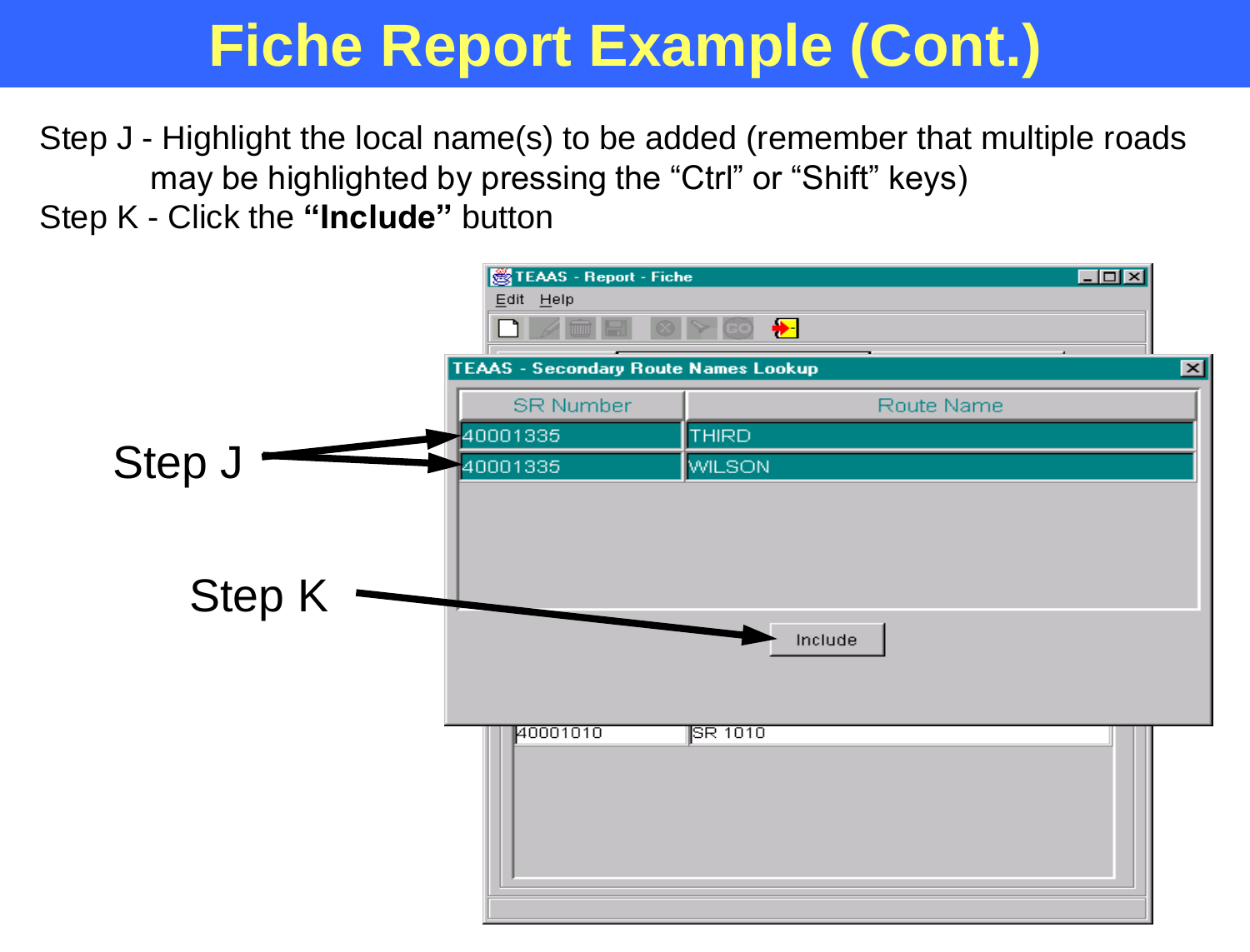#### Step L - Click the **"Generate Fiche"** button

The fiche will then be created and a separate Report Viewer window will open

|            | $\Box$ o $\boxtimes$<br>TEAAS - Report - Fiche                                                                        |
|------------|-----------------------------------------------------------------------------------------------------------------------|
|            | Edit Help                                                                                                             |
|            | $\bigstar$                                                                                                            |
|            | Validate Codes/Names Cenerate Fiche<br>Lookup                                                                         |
|            | Target Area                                                                                                           |
|            | Municipality<br>Y-Line Feet<br>County                                                                                 |
| Step $L -$ | <b>WASHINGTON</b><br>All and Rural<br>$\sqrt{150}$<br>$\vert \mathbf{r} \vert$<br>$\mathbf{r}$<br>$\vert \cdot \vert$ |
|            | Date Span-                                                                                                            |
|            | Begin Date<br><b>End Date</b>                                                                                         |
|            | 1/1/1990<br>12/31/1999                                                                                                |
|            | Road Identification                                                                                                   |
|            | Table Input                                                                                                           |
|            | Submit                                                                                                                |
|            |                                                                                                                       |
|            | Road Code<br>Road Name                                                                                                |
|            | 40001335<br>SR 1335                                                                                                   |
|            | THIRD.<br>50030308                                                                                                    |
|            | 50033187<br>MILSON.                                                                                                   |
|            |                                                                                                                       |
|            |                                                                                                                       |
|            |                                                                                                                       |
|            |                                                                                                                       |
|            |                                                                                                                       |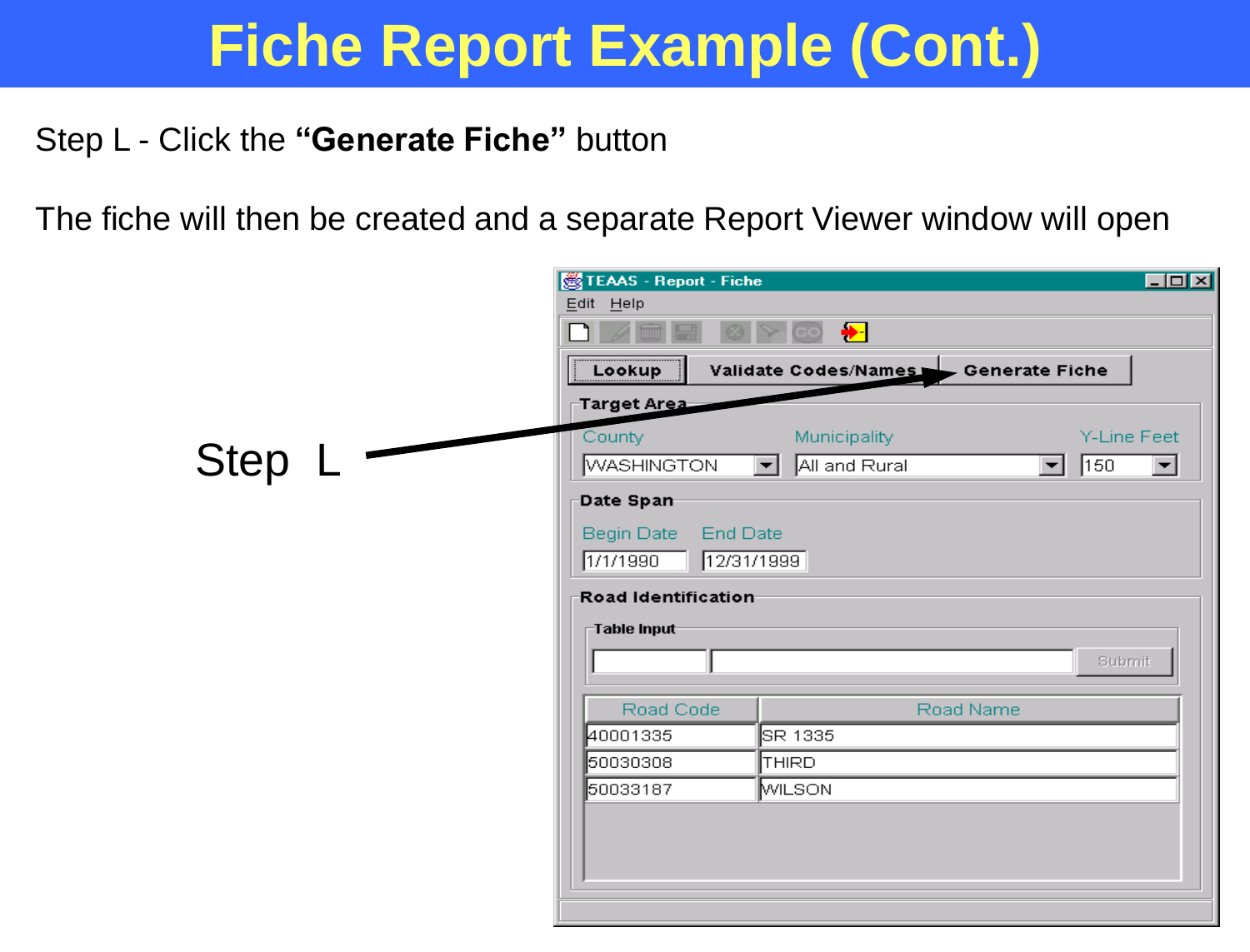Report can be:

- viewed on screen
- printed directly to a printer
- saved into various formats

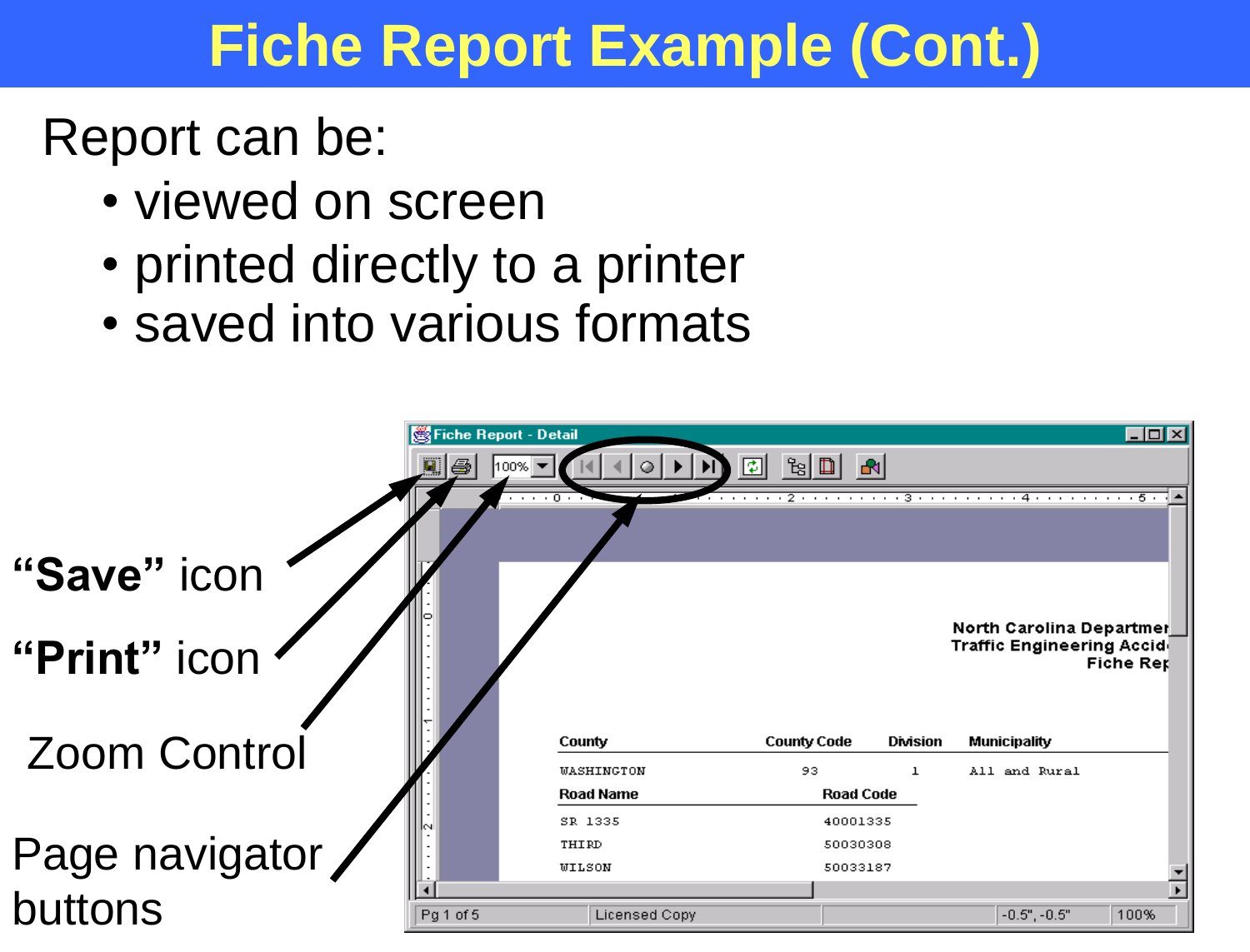The first page of the fiche report indicates the search criteria (this should be confirmed to ensure everything was entered correctly).

#### North Carolina Department of Transportation **Traffic Engineering Accident Analysis System Fiche Report**

|                   |               |          |                     | <b>Municipality</b> |            |                 |       | ⊻-⊔ne |
|-------------------|---------------|----------|---------------------|---------------------|------------|-----------------|-------|-------|
| County            | County Code - | Division | <b>Municipality</b> | Code                | Begin Date | <b>End Date</b> | Years | Feet  |
| <b>WASHINGTON</b> | 93            |          | All and Rural I     |                     | 1/1/1990   | 12/31/1990      | .00   | 150   |

| Road Name | <b>Road Code</b> |
|-----------|------------------|
| SR 1335   | 40001335         |
| THIRD     | 50030308         |
| WILSON    | 50033187         |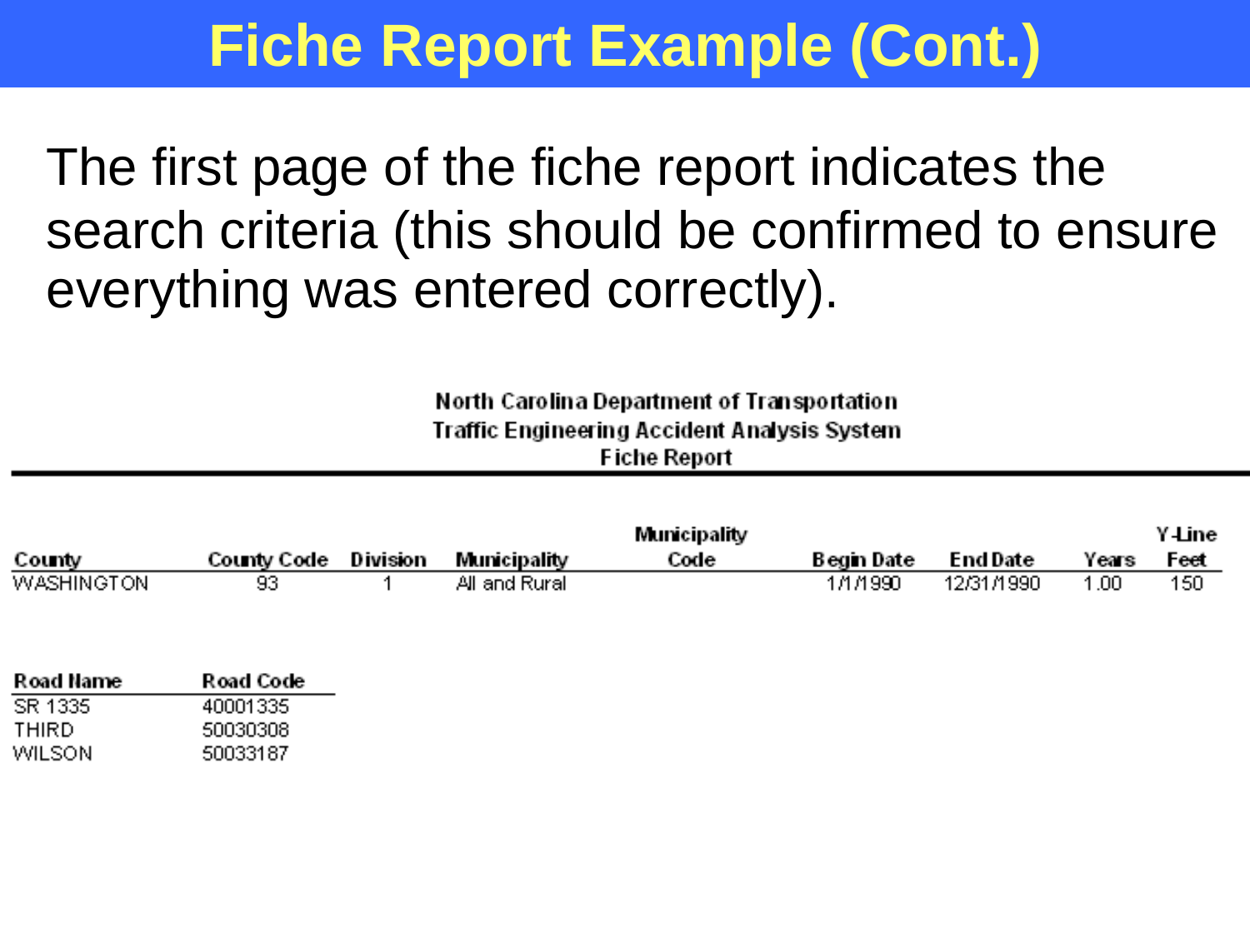#### The rest of the pages show identified crashes ….

| Muni.   |                                | Miles / Dir    |                  |                       |               |         |    |          |               |     |   |   |   |         |
|---------|--------------------------------|----------------|------------------|-----------------------|---------------|---------|----|----------|---------------|-----|---|---|---|---------|
| Code    | On Road                        | From           | FromRoad         | Toward Road           | Milepost Road | MР      | WА | Crash ID | Date          | т   | с | F |   | s       |
| 428     | AD AMS                         | 0.000          | THIRD            | WASHINGTON            |               | 999.999 |    | 90021552 | 1990-02-14    | 32  |   | 7 |   | с       |
| 428     | THIRD                          | 0.000          | <b>JEFFERSON</b> | <b>FOURTH</b>         |               | 999.999 |    | 90055325 | 1990-04-19 30 |     |   |   |   | в       |
| 428     | THIRD                          | 0.000          | <b>MADISON</b>   | RANKIN                |               | 999.999 |    | 90076585 | 1990-05-26 15 |     |   |   |   | B       |
| 428     | THIRD                          | 0.000          | <b>MADISON</b>   | AD AMS                |               | 999.999 |    | 90065782 | 1990-05-08    | -21 |   | 0 |   | $\circ$ |
| 428     | THIRD                          | 0.000<br>N     | <b>MONROE</b>    | MAN                   |               | 999.999 |    | 90124075 | 1990-08-24 30 |     |   | 7 |   | А       |
| 428     | THIRD                          | 0.050          | W WASHINGTON     | <b>JEFFERSON</b>      |               | 999.999 |    | 90128610 | 1990-09-02    | 1   |   | 0 | 4 | $\circ$ |
| 428     | THOMAS                         | 0.009<br>-S.   | <b>THIRD</b>     | <b>MADISON</b>        |               | 999.999 |    | 90049036 | 1990-04-07    | -26 |   | 7 | 3 | $\circ$ |
| 428     | <b>WILSON</b>                  | 0.019<br>N.    | <b>BATEMAN</b>   | GOLF                  |               | 999.999 |    | 90182378 | 1990-12-08 15 |     | 2 | 0 |   | C       |
| 428     | <b>WILSON</b>                  | E<br>0.014     | CAROLINA         |                       |               | 999.999 |    | 90126446 | 1990-08-29    | -30 |   | 0 |   | $\circ$ |
| 0       | SR 1335                        | 0.023 NE US 64 |                  | PLYMOUTH              | SR 1335       | 0.023   |    | 90148698 | 1990-10-10    | 1   |   | 5 | 5 | А       |
| 0       | SR 1335                        | 0.200 E        | <b>NC 149</b>    | SR 1107               | SR 1335       | 999.999 |    | 90133044 | 1990-09-11    |     | 2 | 0 | 3 | -C      |
| 428     | <b><i>WASHINGTON</i></b>       | 0.000          | THIRD            |                       | SR 1357       | 0.530   |    | 90195091 | 1990-12-09    | -14 |   | 7 | 4 | К       |
| 428     | <b>WASHINGTON</b>              | 0.000          | <b>THIRD</b>     | MAN                   | SR 1357       | 0.530   |    | 90179496 | 1990-12-03    | -30 |   | 7 |   | C       |
| 428     | <b><i>WASHINGTON</i></b>       | 0.000          | THIRD            | <b>JEFFERSON</b>      | SR 1357       | 0.530   |    | 90093527 | 1990-06-27    | -30 |   |   |   | в       |
| 0       | US 64                          | 0.000          | SR 1335          | PLYMOUTH              | US 64         | 1.370   |    | 90142995 | 1990-10-02 17 |     |   |   |   | $\circ$ |
|         |                                |                |                  |                       |               |         |    |          |               |     |   |   |   |         |
| Legend: | Muni. Code - Municipality Code |                |                  | T - Accident Type     |               |         |    |          |               |     |   |   |   |         |
|         | Dir - Direction                |                |                  | C - Road Condition    |               |         |    |          |               |     |   |   |   |         |
|         | MP-Milepost                    |                |                  | F-Roadway Feature     |               |         |    |          |               |     |   |   |   |         |
|         | MA-Milepost Assumption         |                |                  | L - Light Condition   |               |         |    |          |               |     |   |   |   |         |
|         |                                |                |                  | S - Accident Severity |               |         |    |          |               |     |   |   |   |         |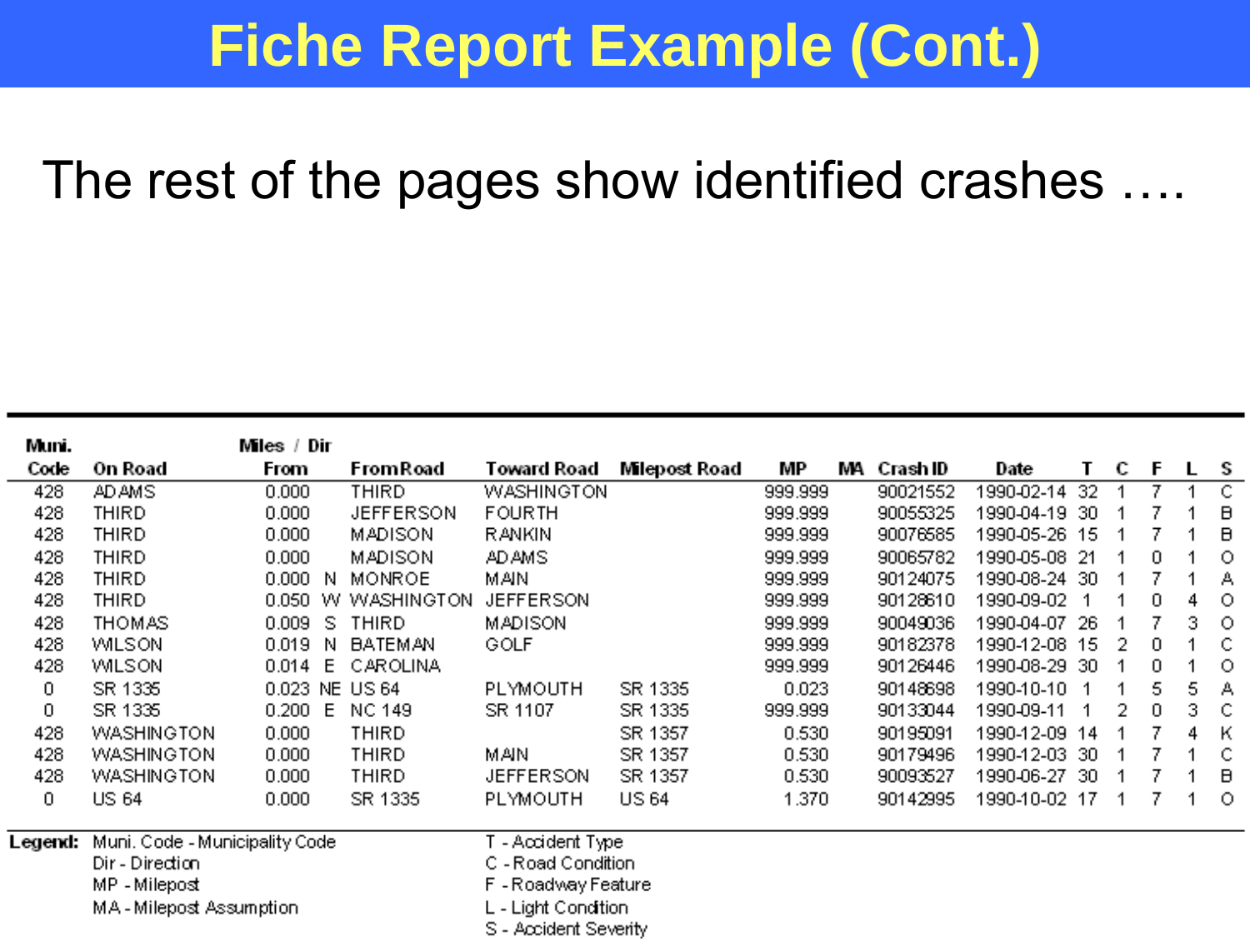#### **Muni. Code: Town code where the crash occurred**

**On Road: Road the crash occurred on**

**Miles / Dir From: Distance in miles, and the direction, from the "From Road" (Note –** *Always* **review crashes that have a distance but no direction!)**

| Muni.   |                                | Miles / Dir |    |                    |                       |               |         |             |               |     |   |   |   |         |
|---------|--------------------------------|-------------|----|--------------------|-----------------------|---------------|---------|-------------|---------------|-----|---|---|---|---------|
| Code    | On Road                        | From        |    | FromRoad           | Toward Road           | Milepost Road | МP      | MA Crash ID | Date          | Τ   | с | F | L | s       |
| 428     | AD AMS                         | 0.000       |    | THIRD              | WASHINGTON            |               | 999.999 | 90021552    | 1990-02-14    | -32 |   |   |   | C       |
| 428     | THIRD                          | 0.000       |    | <b>JEFFERSON</b>   | <b>FOURTH</b>         |               | 999.999 | 90055325    | 1990-04-19 30 |     |   |   |   | в       |
| 428     | THIRD                          | 0.000       |    | <b>MADISON</b>     | RANKIN                |               | 999.999 | 90076585    | 1990-05-26 15 |     |   |   |   | в       |
| 428     | THIRD                          | 0.000       |    | <b>MADISON</b>     | AD AMS                |               | 999.999 | 90065782    | 1990-05-08    | -21 |   | 0 |   | $\circ$ |
| 428     | THIRD                          | 0.000 N     |    | <b>MONROE</b>      | MAN                   |               | 999.999 | 90124075    | 1990-08-24 30 |     |   |   |   | А       |
| 428     | THIRD                          |             |    | 0.050 W WASHINGTON | <b>JEFFERSON</b>      |               | 999.999 | 90128610    | 1990-09-02    |     |   | 0 | 4 | $\circ$ |
| 428     | THOMAS.                        | 0.009       | -S | <b>THIRD</b>       | <b>MADISON</b>        |               | 999.999 | 90049036    | 1990-04-07    | -26 |   |   | з | $\circ$ |
| 428     | WILSON                         | 0.019       | N  | <b>BATEMAN</b>     | GOLF                  |               | 999.999 | 90182378    | 1990-12-08 15 |     | 2 | 0 |   | C       |
| 428     | <b>WILSON</b>                  | 0.014       | E  | CAROLINA           |                       |               | 999.999 | 90126446    | 1990-08-29    | -30 |   | 0 |   | $\circ$ |
| 0       | SR 1335                        |             |    | 0.023 NE US 64     | PLYMOUTH              | SR 1335       | 0.023   | 90148698    | 1990-10-10    | -1  |   | 5 | 5 | А       |
| 0       | SR 1335                        | 0.200 E     |    | <b>NC 149</b>      | SR 1107               | SR 1335       | 999.999 | 90133044    | 1990-09-11    |     | 2 | 0 | з | C       |
| 428     | WASHINGTON                     | 0.000       |    | THIRD              |                       | SR 1357       | 0.530   | 90195091    | 1990-12-09    | -14 |   |   | 4 | к       |
| 428     | WASHINGTON                     | 0.000       |    | THIRD              | MAN                   | SR 1357       | 0.530   | 90179496    | 1990-12-03    | -30 |   |   |   | C       |
| 428     | WASHINGTON                     | 0.000       |    | THIRD              | <b>JEFFERSON</b>      | SR 1357       | 0.530   | 90093527    | 1990-06-27    | -30 |   |   |   | B       |
| 0       | <b>US 64</b>                   | 0.000       |    | SR 1335            | PLYMOUTH              | <b>US 64</b>  | 1.370   | 90142995    | 1990-10-02 17 |     |   |   | 1 | $\circ$ |
| Legend: | Muni. Code - Municipality Code |             |    |                    | - Accident Type       |               |         |             |               |     |   |   |   |         |
|         | Dir - Direction                |             |    |                    | C - Road Condition    |               |         |             |               |     |   |   |   |         |
|         | MP - Milepost                  |             |    |                    | F - Roadway Feature   |               |         |             |               |     |   |   |   |         |
|         | MA-Milepost Assumption         |             |    |                    | L - Light Condition   |               |         |             |               |     |   |   |   |         |
|         |                                |             |    |                    | S - Accident Severity |               |         |             |               |     |   |   |   |         |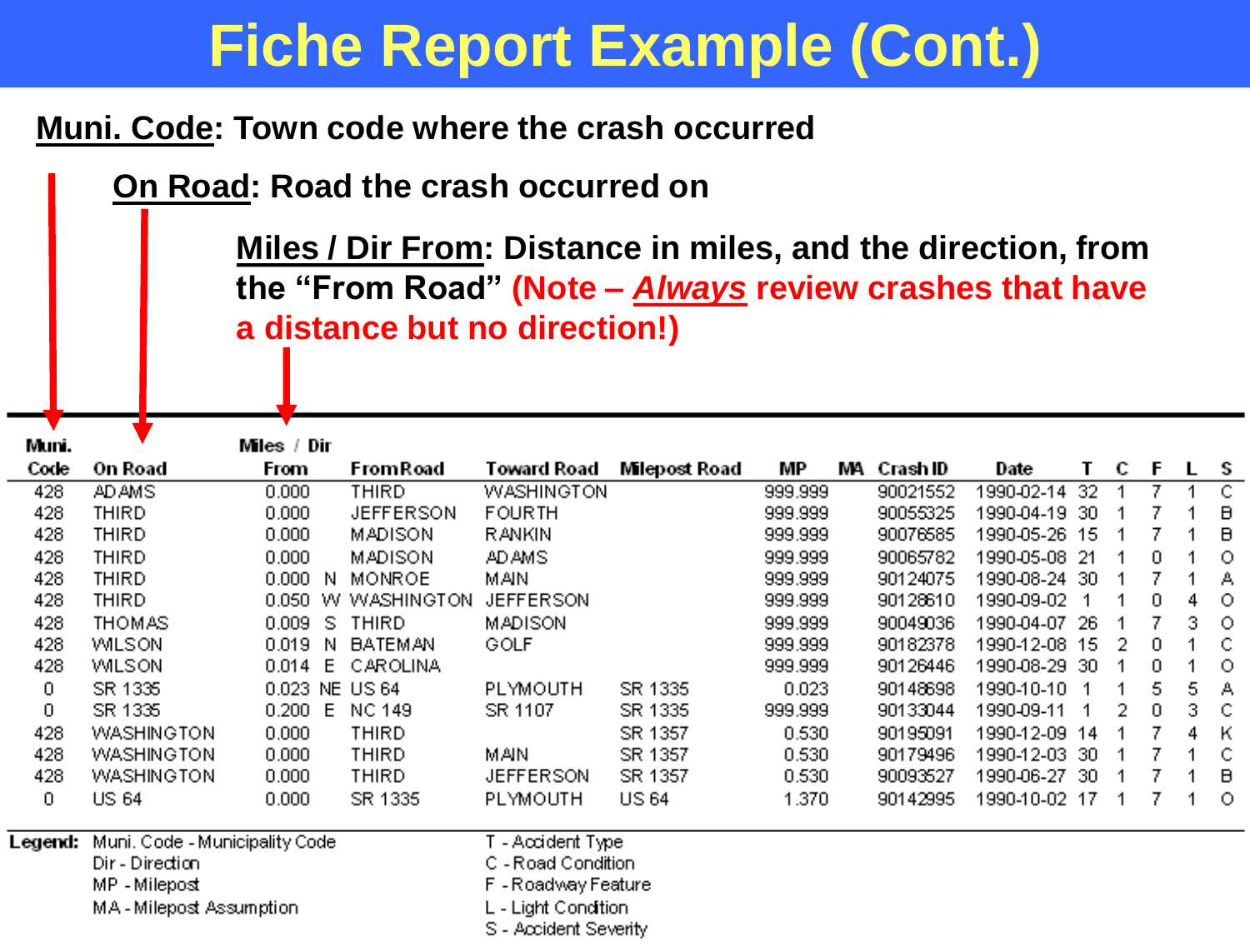**From Road: The road or boundary the distance and direction was measured from (or the intersecting road if an intersection)**

> **Toward Road: A nearby intersecting road, but not the road the distance was measured from**

| Muni.   |                                | Miles / Dir |    |                    |                       |               |         |    |          |               |     |   |    |    |         |
|---------|--------------------------------|-------------|----|--------------------|-----------------------|---------------|---------|----|----------|---------------|-----|---|----|----|---------|
| Code    | On Road                        | From        |    | From Road          | Toward Road           | Milepost Road | MР      | МA | Crash ID | Date          | Τ   | С | F  |    | s       |
| 428     | <b>AD AMS</b>                  | 0.000       |    | THIRD              | WASHINGTON            |               | 999.999 |    | 90021552 | 1990-02-14    | -32 |   |    |    | C       |
| 428     | THIRD                          | 0.000       |    | <b>JEFFERSON</b>   | <b>FOURTH</b>         |               | 999.999 |    | 90055325 | 1990-04-19    | -30 |   |    |    | в       |
| 428     | THIRD                          | 0.000       |    | <b>MADISON</b>     | RANKIN                |               | 999.999 |    | 90076585 | 1990-05-26 15 |     |   |    |    | в       |
| 428     | THIRD                          | 0.000       |    | <b>MADISON</b>     | AD AMS.               |               | 999.999 |    | 90065782 | 1990-05-08    | -21 |   | 0  |    | $\circ$ |
| 428     | THIRD                          | 0.000 N     |    | <b>MONROE</b>      | MAN                   |               | 999.999 |    | 90124075 | 1990-08-24 30 |     |   |    |    | А       |
| 428     | THIRD                          |             |    | 0.050 W WASHINGTON | <b>JEFFERSON</b>      |               | 999.999 |    | 90128610 | 1990-09-02    |     |   | 0. |    | $\circ$ |
| 428     | <b>THOMAS</b>                  | 0.009       | -S | <b>THIRD</b>       | MADISON               |               | 999.999 |    | 90049036 | 1990-04-07    | 26  |   |    | 3  | $\circ$ |
| 428     | <b>WILSON</b>                  | 0.019       | -N | <b>BATEMAN</b>     | GOLF                  |               | 999.999 |    | 90182378 | 1990-12-08 15 |     | 2 | 0  |    | C.      |
| 428     | WILSON                         | 0.014       | E  | CAROLINA           |                       |               | 999.999 |    | 90126446 | 1990-08-29    | -30 |   | 0  |    | $\circ$ |
| 0       | SR 1335                        |             |    | 0.023 NE US 64     | PLYMOUTH              | SR 1335       | 0.023   |    | 90148698 | 1990-10-10    |     |   | 5  | 5  | А       |
| 0       | SR 1335                        | 0.200 E     |    | NC 149             | SR 1107               | SR 1335       | 999.999 |    | 90133044 | 1990-09-11    |     | 2 | 0  | з. | C       |
| 428     | <b><i>WASHINGTON</i></b>       | 0.000       |    | THIRD              |                       | SR 1357       | 0.530   |    | 90195091 | 1990-12-09    | -14 |   |    | 4  | К       |
| 428     | <b>WASHINGTON</b>              | 0.000       |    | THIRD              | MAN                   | SR 1357       | 0.530   |    | 90179496 | 1990-12-03    | -30 |   |    |    | C.      |
| 428     | WASHINGTON                     | 0.000       |    | THIRD              | <b>JEFFERSON</b>      | SR 1357       | 0.530   |    | 90093527 | 1990-06-27    | -30 |   |    |    | B       |
| 0       | US 64                          | 0.000       |    | SR 1335            | PLYMOUTH              | US 64         | 1.370   |    | 90142995 | 1990-10-02 17 |     |   |    |    | $\circ$ |
|         |                                |             |    |                    |                       |               |         |    |          |               |     |   |    |    |         |
| Legend: | Muni. Code - Municipality Code |             |    |                    | T - Accident Type     |               |         |    |          |               |     |   |    |    |         |
|         | Dir - Direction                |             |    |                    | C - Road Condition    |               |         |    |          |               |     |   |    |    |         |
|         | MP - Milepost                  |             |    |                    | F - Roadway Feature   |               |         |    |          |               |     |   |    |    |         |
|         | MA-Milepost Assumption         |             |    |                    | L - Light Condition   |               |         |    |          |               |     |   |    |    |         |
|         |                                |             |    |                    | S - Accident Severity |               |         |    |          |               |     |   |    |    |         |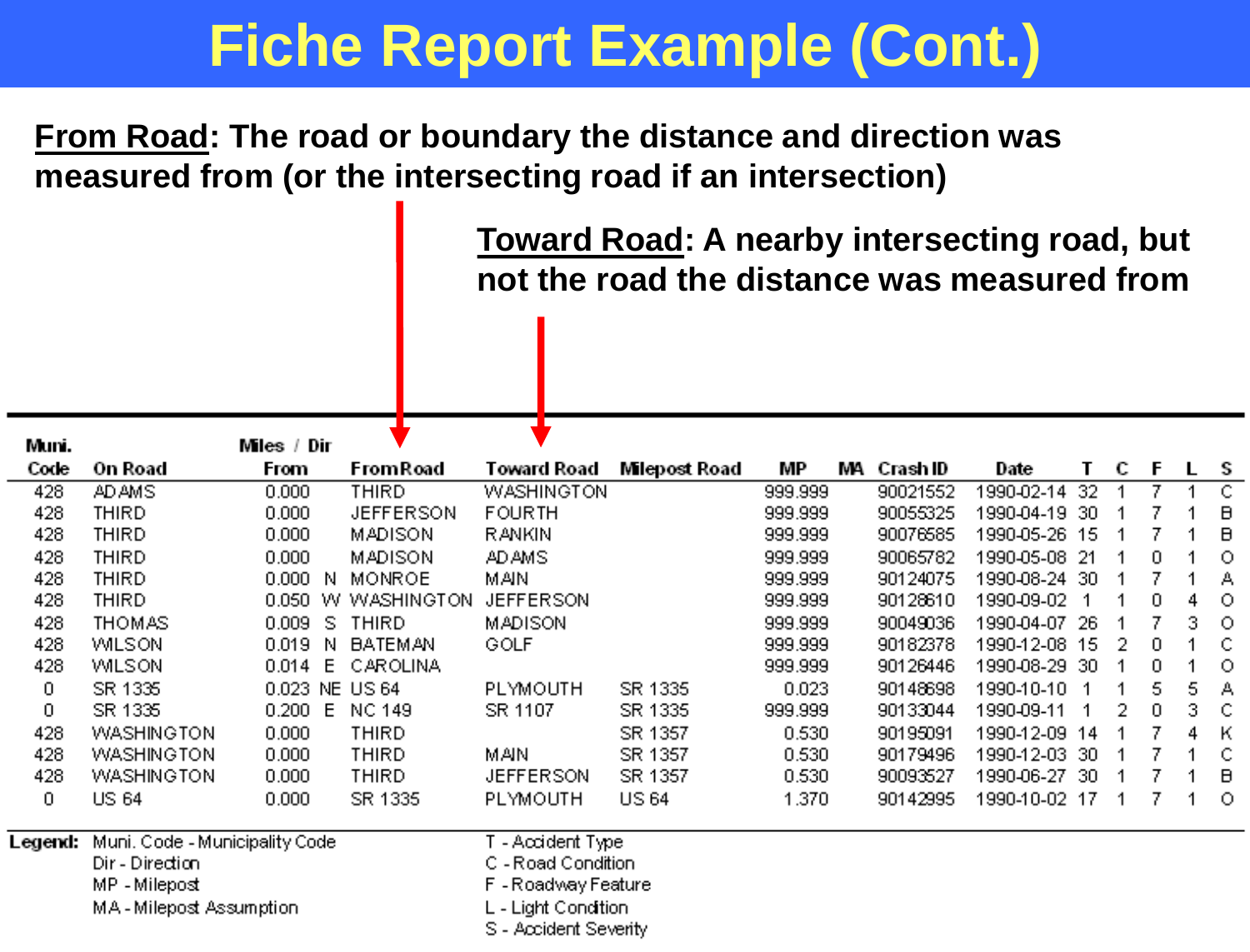**MP: Milepost on the high order (HO) route where the crash occurred (999.999 means the crash did not milepost)**

**Milepost Road: The high order (HO) route the crash is mileposted on (if the crash occurred on a mileposted route)**

| Muni.   |                                | Miles / Dir    |                    |                       |               |         |                |               |     |   |    |   |         |
|---------|--------------------------------|----------------|--------------------|-----------------------|---------------|---------|----------------|---------------|-----|---|----|---|---------|
| Code    | On Road                        | From           | FromRoad           | Toward Road           | Milepost Road | MР      | MА<br>Crash ID | Date          |     | С | -F |   | - S     |
| 428     | AD AMS                         | 0.000          | THIRD              | WASHINGTON            |               | 999.999 | 90021552       | 1990-02-14    | -32 |   |    |   | С       |
| 428     | THIRD                          | 0.000          | <b>JEFFERSON</b>   | <b>FOURTH</b>         |               | 999.999 | 90055325       | 1990-04-19 30 |     |   |    |   | Β       |
| 428     | THIRD                          | 0.000          | <b>MADISON</b>     | RANKIN                |               | 999.999 | 90076585       | 1990-05-26 15 |     |   |    |   | B       |
| 428     | THIRD                          | 0.000          | <b>MADISON</b>     | AD AMS                |               | 999.999 | 90065782       | 1990-05-08 21 |     |   | 0. |   | О       |
| 428     | THIRD                          | 0.000 N        | <b>MONROE</b>      | MAN                   |               | 999.999 | 90124075       | 1990-08-24 30 |     |   |    |   | А       |
| 428     | THIRD                          |                | 0.050 W WASHINGTON | <b>JEFFERSON</b>      |               | 999.999 | 90128610       | 1990-09-02    |     |   | 0. | 4 | $\circ$ |
| 428     | THOMAS                         | 0.009<br>-S.   | THIRD              | <b>MADISON</b>        |               | 999.999 | 90049036       | 1990-04-07 26 |     |   |    | 3 | $\circ$ |
| 428     | <b>WILSON</b>                  | 0.019<br>-N    | <b>BATEMAN</b>     | GOLF                  |               | 999.999 | 90182378       | 1990-12-08 15 |     | 2 | 0. |   | C       |
| 428     | <b>WILSON</b>                  | $0.014$ E      | CAROLINA           |                       |               | 999.999 | 90126446       | 1990-08-29 30 |     |   | 0. |   | О       |
| 0       | SR 1335                        | 0.023 NE US 64 |                    | PLYMOUTH              | SR 1335       | 0.023   | 90148698       | 1990-10-10    | -1  |   | 5. | 5 | А       |
| 0       | SR 1335                        | 0.200 E        | <b>NC 149</b>      | SR 1107               | SR 1335       | 999.999 | 90133044       | 1990-09-11    |     | 2 | 0  | 3 | C       |
| 428     | <b><i>WASHINGTON</i></b>       | 0.000          | THIRD              |                       | SR 1357       | 0.530   | 90195091       | 1990-12-09 14 |     |   |    | 4 | К       |
| 428     | <b><i>WASHINGTON</i></b>       | 0.000          | THIRD              | MAN                   | SR 1357       | 0.530   | 90179496       | 1990-12-03 30 |     |   |    |   | C       |
| 428     | <b>WASHINGTON</b>              | 0.000          | THIRD              | <b>JEFFERSON</b>      | SR 1357       | 0.530   | 90093527       | 1990-06-27 30 |     |   |    |   | в       |
| 0.      | US 64                          | 0.000          | SR 1335            | PLYMOUTH              | <b>US 64</b>  | 1.370   | 90142995       | 1990-10-02 17 |     |   |    |   | - 0     |
| Legend: | Muni. Code - Municipality Code |                |                    | T - Accident Type     |               |         |                |               |     |   |    |   |         |
|         | Dir - Direction                |                |                    | C - Road Condition    |               |         |                |               |     |   |    |   |         |
|         | MP - Milepost                  |                |                    | F-Roadway Feature     |               |         |                |               |     |   |    |   |         |
|         | MA-Milepost Assumption         |                |                    | L - Light Condition   |               |         |                |               |     |   |    |   |         |
|         |                                |                |                    | S - Accident Severity |               |         |                |               |     |   |    |   |         |
|         |                                |                |                    |                       |               |         |                |               |     |   |    |   |         |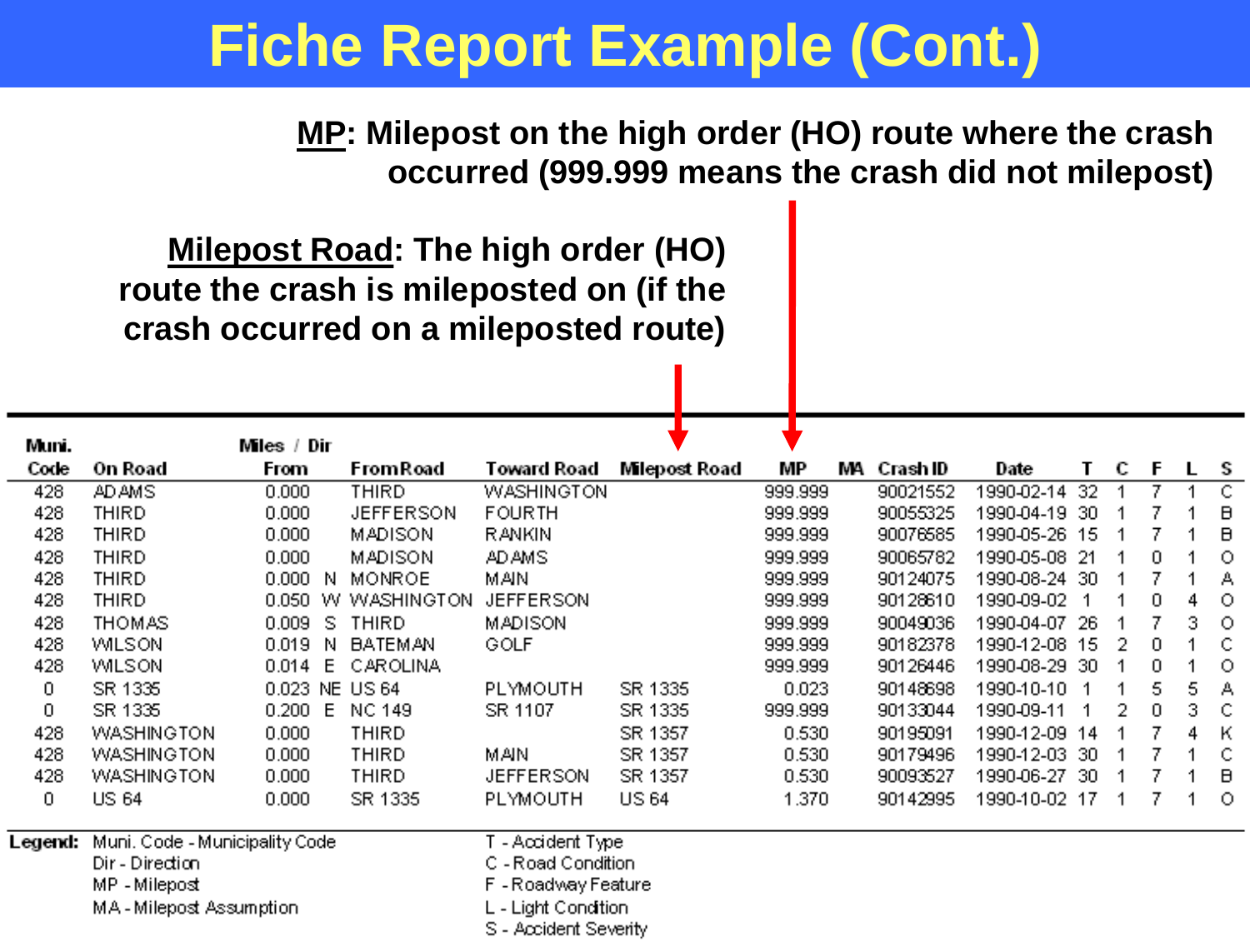

**Crash ID: Unique ID number assigned by the DMV to each crash**

#### **MA: Milepost "assumption" made by TEAAS to assign a milepost to an unmileposted crash**

| Muni.   |                                | Miles / Dir |                    |                       |               |         |    |          |               |     |   |    |    |              |
|---------|--------------------------------|-------------|--------------------|-----------------------|---------------|---------|----|----------|---------------|-----|---|----|----|--------------|
| Code    | On Road                        | From        | From Road          | Toward Road           | Milepost Road | МP      | MА | Crash ID | Date          | т   | с | .F |    | s            |
| 428     | <b>AD AMS</b>                  | 0.000       | THIRD              | WASHINGTON            |               | 999.999 |    | 90021552 | 1990-02-14    | 32  |   |    |    | $\mathsf{C}$ |
| 428     | THIRD                          | 0.000       | <b>JEFFERSON</b>   | <b>FOURTH</b>         |               | 999.999 |    | 90055325 | 1990-04-19 30 |     |   |    |    | в            |
| 428     | THIRD                          | 0.000       | <b>MADISON</b>     | RANKIN                |               | 999.999 |    | 90076585 | 1990-05-26 15 |     |   |    |    | B            |
| 428     | THIRD                          | 0.000       | <b>MADISON</b>     | AD AMS.               |               | 999.999 |    | 90065782 | 1990-05-08    | -21 |   | 0. |    | $\circ$      |
| 428     | THIRD                          | 0.000 N     | <b>MONROE</b>      | MAN                   |               | 999.999 |    | 90124075 | 1990-08-24 30 |     |   |    |    | А            |
| 428     | THIRD                          |             | 0.050 W WASHINGTON | <b>JEFFERSON</b>      |               | 999.999 |    | 90128610 | 1990-09-02    |     |   | 0  |    | $\circ$      |
| 428     | <b>THOMAS</b>                  | 0.009 S     | THIRD              | MADISON               |               | 999.999 |    | 90049036 | 1990-04-07    | -26 |   |    | з. | $\circ$      |
| 428     | WILSON                         | 0.019<br>N. | <b>BATEMAN</b>     | GOLF                  |               | 999.999 |    | 90182378 | 1990-12-08 15 |     | 2 | 0. |    | -C           |
| 428     | <b>WILSON</b>                  | E<br>0.014  | CAROLINA           |                       |               | 999.999 |    | 90126446 | 1990-08-29    | -30 |   | 0  |    | $\circ$      |
| 0       | SR 1335                        |             | 0.023 NE US 64     | <b>PLYMOUTH</b>       | SR 1335       | 0.023   |    | 90148698 | 1990-10-10    |     |   | 5  | 5. | А            |
| 0       | SR 1335                        | 0.200 E     | <b>NC 149</b>      | SR 1107               | SR 1335       | 999.999 |    | 90133044 | 1990-09-11    |     | 2 | 0. | 3. | C            |
| 428     | WASHINGTON                     | 0.000       | THIRD              |                       | SR 1357       | 0.530   |    | 90195091 | 1990-12-09 14 |     |   |    | 4  | К            |
| 428     | <b>WASHINGTON</b>              | 0.000       | THIRD              | MAN                   | SR 1357       | 0.530   |    | 90179496 | 1990-12-03 30 |     |   |    |    | C.           |
| 428     | <b><i>WASHINGTON</i></b>       | 0.000       | THIRD              | <b>JEFFERSON</b>      | SR 1357       | 0.530   |    | 90093527 | 1990-06-27 30 |     |   |    |    | B            |
| 0       | US 64                          | 0.000       | SR 1335            | PLYMOUTH              | <b>US 64</b>  | 1.370   |    | 90142995 | 1990-10-02 17 |     |   |    |    | $\circ$      |
| Legend: | Muni. Code - Municipality Code |             |                    | T - Accident Type     |               |         |    |          |               |     |   |    |    |              |
|         | Dir - Direction                |             |                    | C - Road Condition    |               |         |    |          |               |     |   |    |    |              |
|         | MP - Milepost                  |             |                    | F-Roadway Feature     |               |         |    |          |               |     |   |    |    |              |
|         | MA-Milepost Assumption         |             |                    | L - Light Condition   |               |         |    |          |               |     |   |    |    |              |
|         |                                |             |                    | S - Accident Severity |               |         |    |          |               |     |   |    |    |              |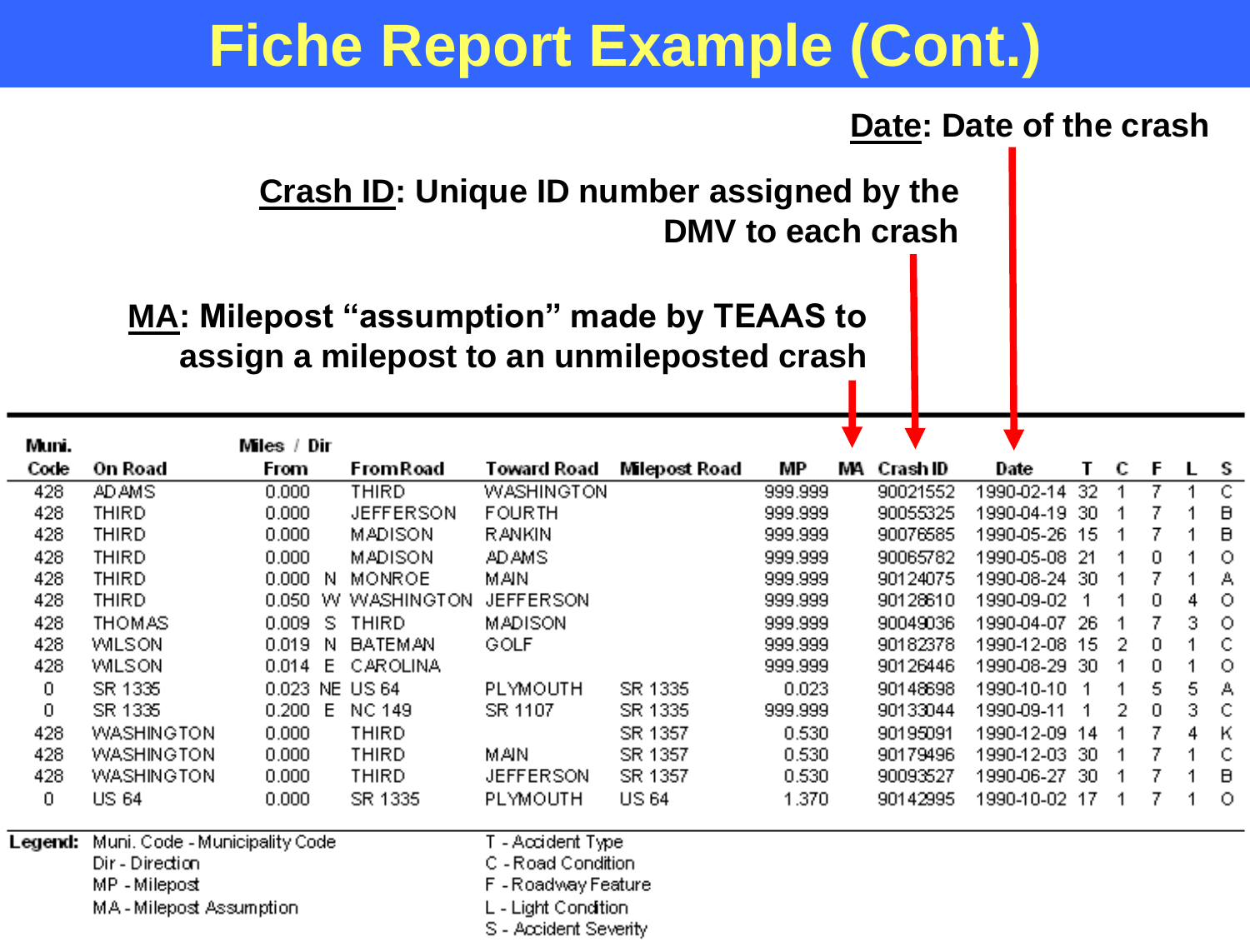|            |                                                                                                |                |                                   |                                                                                                              |                                    |                    | <b>S: DMV crash severity code</b> |                    |                      |   |   |   |         |
|------------|------------------------------------------------------------------------------------------------|----------------|-----------------------------------|--------------------------------------------------------------------------------------------------------------|------------------------------------|--------------------|-----------------------------------|--------------------|----------------------|---|---|---|---------|
|            |                                                                                                |                |                                   |                                                                                                              | <b>L: DMV light condition code</b> |                    |                                   |                    |                      |   |   |   |         |
|            |                                                                                                |                |                                   | <b>F: DMV feature code</b>                                                                                   |                                    |                    |                                   |                    |                      |   |   |   |         |
|            |                                                                                                |                | <b>C: DMV road condition code</b> |                                                                                                              |                                    |                    |                                   |                    |                      |   |   |   |         |
|            |                                                                                                |                | T: DMV crash type code            |                                                                                                              |                                    |                    |                                   |                    |                      |   |   |   |         |
| Muni.      |                                                                                                | Miles / Dir    |                                   |                                                                                                              |                                    |                    |                                   |                    |                      |   |   |   |         |
| Code       | On Road                                                                                        | From           | FromRoad                          | <b>Toward Road</b>                                                                                           | Milepost Road                      | МP                 | MA Crash ID                       | Date<br>1990-02-14 | т<br>$\overline{32}$ | с | F |   | s<br>ट  |
| 428<br>428 | <b>AD AMS</b><br><b>THIRD</b>                                                                  | 0.000<br>0.000 | <b>THIRD</b><br><b>JEFFERSON</b>  | <b>WASHINGTON</b><br><b>FOURTH</b>                                                                           |                                    | 999.999<br>999.999 | 90021552<br>90055325              | 1990-04-19 30      |                      |   | 7 |   | в       |
| 428        | <b>THIRD</b>                                                                                   | 0.000          | <b>MADISON</b>                    | RANKIN                                                                                                       |                                    | 999.999            | 90076585                          | 1990-05-26 15      |                      |   | 7 |   | B       |
| 428        | <b>THIRD</b>                                                                                   | 0.000          | <b>MADISON</b>                    | <b>AD AMS</b>                                                                                                |                                    | 999.999            | 90065782                          | 1990-05-08 21      |                      |   | 0 | 1 | O       |
| 428        | <b>THIRD</b>                                                                                   |                | 0.000 N MONROE                    | MAN                                                                                                          |                                    | 999.999            | 90124075                          | 1990-08-24 30      |                      |   | 7 | 1 | А       |
| 428        | <b>THIRD</b>                                                                                   |                | 0.050 W WASHINGTON                | <b>JEFFERSON</b>                                                                                             |                                    | 999.999            | 90128610                          | 1990-09-02         | -1                   |   | 0 | 4 | $\circ$ |
| 428        | <b>THOMAS</b>                                                                                  | 0.009 S THIRD  |                                   | <b>MADISON</b>                                                                                               |                                    | 999.999            | 90049036                          | 1990-04-07 26      |                      |   | 7 | 3 | $\circ$ |
| 428        | <b>WILSON</b>                                                                                  |                | 0.019 N BATEMAN                   | GOLF                                                                                                         |                                    | 999.999            | 90182378                          | 1990-12-08 15      |                      | 2 | 0 | 1 | C       |
| 428        | <b>WILSON</b>                                                                                  |                | 0.014 E CAROLINA                  |                                                                                                              |                                    | 999.999            | 90126446                          | 1990-08-29 30      |                      |   | 0 | 1 | $\circ$ |
| 0          | SR 1335                                                                                        | 0.023 NE US 64 |                                   | PLYMOUTH                                                                                                     | SR 1335                            | 0.023              | 90148698                          | 1990-10-10 1       |                      |   | 5 | 5 | А       |
| 0          | SR 1335                                                                                        | 0.200 E NC 149 |                                   | SR 1107                                                                                                      | SR 1335                            | 999.999            | 90133044                          | 1990-09-11         | 1                    | 2 | 0 | 3 | C       |
| 428        | WASHINGTON                                                                                     | 0.000          | THIRD                             |                                                                                                              | SR 1357                            | 0.530              | 90195091                          | 1990-12-09 14      |                      |   | 7 | 4 | к       |
| 428        | <b>WASHINGTON</b>                                                                              | 0.000          | <b>THIRD</b>                      | MAN                                                                                                          | SR 1357                            | 0.530              | 90179496                          | 1990-12-03 30      |                      |   | 7 | 1 | C       |
| 428        | WASHINGTON                                                                                     | 0.000          | THIRD                             | <b>JEFFERSON</b>                                                                                             | SR 1357                            | 0.530              | 90093527                          | 1990-06-27 30      |                      |   | 7 | 1 | в       |
| 0          | <b>US 64</b>                                                                                   | 0.000          | SR 1335                           | PLYMOUTH                                                                                                     | <b>US 64</b>                       | 1.370              | 90142995                          | 1990-10-02 17      |                      |   | 7 | 1 | $\circ$ |
| Legend:    | Muni. Code - Municipality Code<br>Dir - Direction<br>MP - Milepost<br>MA - Milepost Assumption |                |                                   | T - Accident Type<br>C - Road Condition<br>F-Roadway Feature<br>L - Light Condition<br>S - Accident Severity |                                    |                    |                                   |                    |                      |   |   |   |         |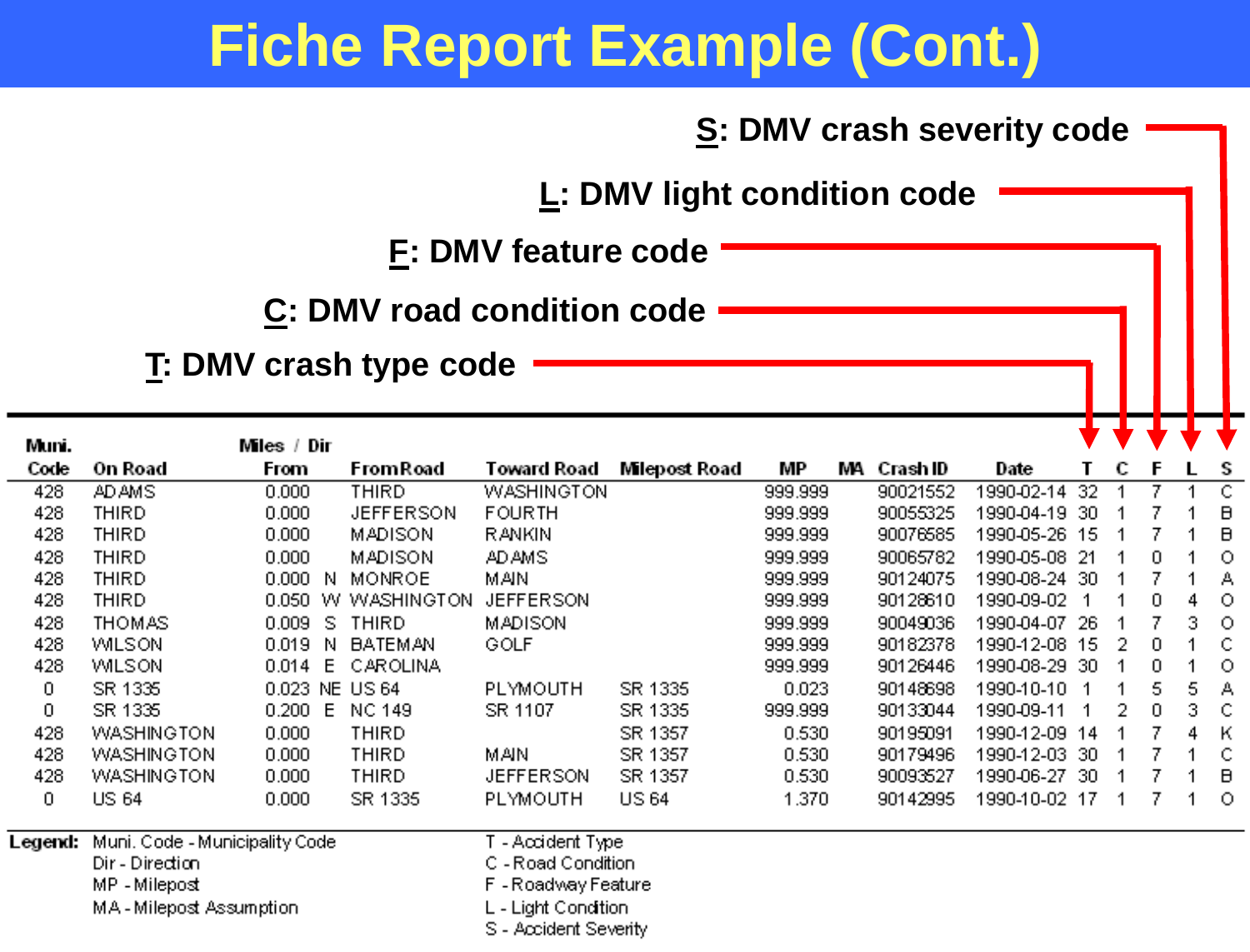- Although crash information is limited on the fiche report, it does show all crashes reported on the selected road(s) meeting the criteria specified (date range and Y-line).
- An asterisk (\*) preceding any road name in the "On", "From", or "Toward" road fields indicates that an 8-digit code could not be found for the text keyed into the system.
- Fewer crash reports need to be reviewed since road names can be helpful in determining crash locations.
- Most non-mileposted crashes (999.999) can now be mileposted from the fiche report.
- Knowing the location can assist in eliminating crashes from the fiche.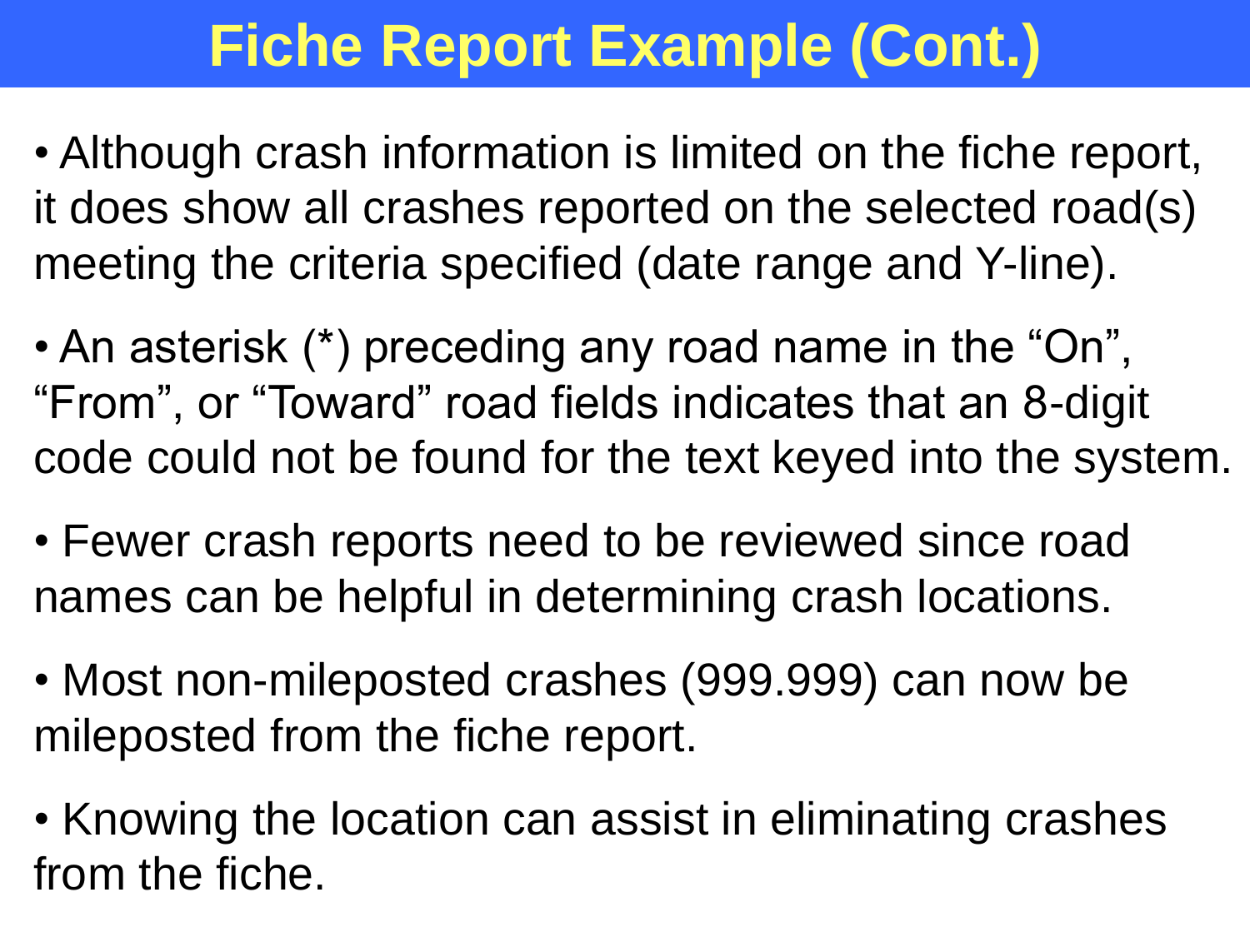## **Fiche Codes Index**

- Codes for crash type, road condition, features, light condition, and crash severity are the same as those used by the DMV on the crash report form (DMV-349)
- These codes are also located in TEAAS for convenience
- Access the codes index report by selecting the following:



Fiche, Intersection, and Strip <br> **Reports Codes Index**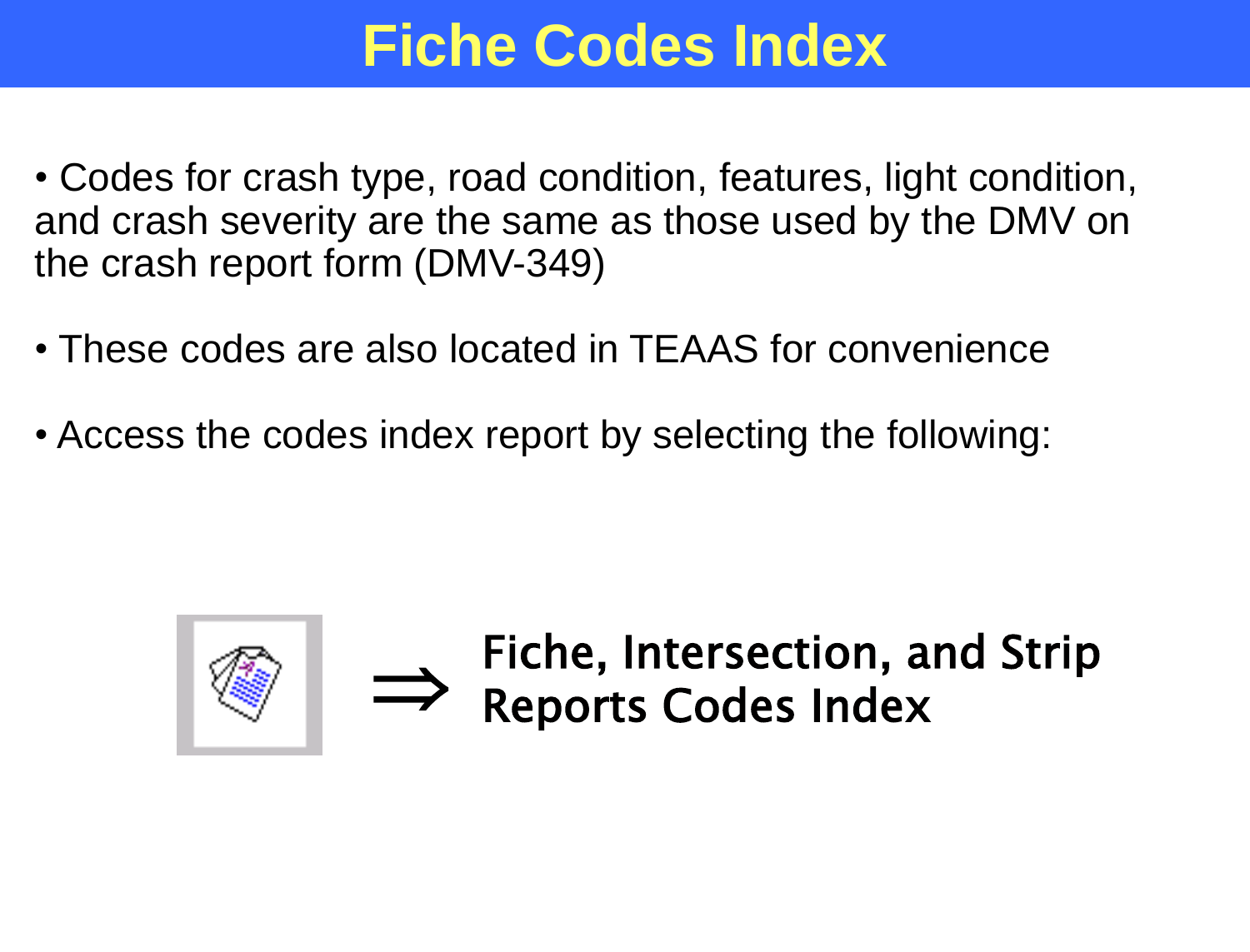## **Fiche Codes Index (Cont.)**

|                                                                                                                                                                                                                                                                                                                                                                                                                                                                                                                                                                                                                                                                                                                                                                                                                                                                                                                                                                                                      |                                                                                                                                                                                                                                                                         |                                                                                                                                                                                                                                                                                                                                                                                           |                                                                                                                                                                                                                                                                                                                                                                                                                                                                                                                                                                                                                                                                    |                                                                                                                                                                                                                                                                                                                           | North Carolina Department of Transportation<br><b>Traffic Engineering Accident Analysis System</b><br>tion, and Strip Reports Code Index                                                                                                                                                                                                                                                                                                                                                                                                                                                                                              | on, and Strip Reports Code Index<br>Unit # - Vehicle Style Codes<br>1 - PASSENGER CAR<br>$2 - PICKUP$<br>3 - LIGHT TRUCK (MINI-VAN, PANEL)                                                                                                                                                                                                                                                                                                                                                                                                                                                                                                 |
|------------------------------------------------------------------------------------------------------------------------------------------------------------------------------------------------------------------------------------------------------------------------------------------------------------------------------------------------------------------------------------------------------------------------------------------------------------------------------------------------------------------------------------------------------------------------------------------------------------------------------------------------------------------------------------------------------------------------------------------------------------------------------------------------------------------------------------------------------------------------------------------------------------------------------------------------------------------------------------------------------|-------------------------------------------------------------------------------------------------------------------------------------------------------------------------------------------------------------------------------------------------------------------------|-------------------------------------------------------------------------------------------------------------------------------------------------------------------------------------------------------------------------------------------------------------------------------------------------------------------------------------------------------------------------------------------|--------------------------------------------------------------------------------------------------------------------------------------------------------------------------------------------------------------------------------------------------------------------------------------------------------------------------------------------------------------------------------------------------------------------------------------------------------------------------------------------------------------------------------------------------------------------------------------------------------------------------------------------------------------------|---------------------------------------------------------------------------------------------------------------------------------------------------------------------------------------------------------------------------------------------------------------------------------------------------------------------------|---------------------------------------------------------------------------------------------------------------------------------------------------------------------------------------------------------------------------------------------------------------------------------------------------------------------------------------------------------------------------------------------------------------------------------------------------------------------------------------------------------------------------------------------------------------------------------------------------------------------------------------|--------------------------------------------------------------------------------------------------------------------------------------------------------------------------------------------------------------------------------------------------------------------------------------------------------------------------------------------------------------------------------------------------------------------------------------------------------------------------------------------------------------------------------------------------------------------------------------------------------------------------------------------|
|                                                                                                                                                                                                                                                                                                                                                                                                                                                                                                                                                                                                                                                                                                                                                                                                                                                                                                                                                                                                      | North Carolina Department of Transportation<br><b>Traffic Engineering Accident Analysis System</b><br>Fiche, Intersection, and Strip Reports Code Index                                                                                                                 |                                                                                                                                                                                                                                                                                                                                                                                           |                                                                                                                                                                                                                                                                                                                                                                                                                                                                                                                                                                                                                                                                    | Dv - Traffic Control Device<br><b>B = NO CONTROL PRESENT</b><br>I - STOP SIGN<br>2 - YIELD SIGN                                                                                                                                                                                                                           |                                                                                                                                                                                                                                                                                                                                                                                                                                                                                                                                                                                                                                       | 4 - SPORT UTILITY<br>$5 - VAM$<br>6 - COMMERCIAL BUS<br>7 - SCHOOL BUS                                                                                                                                                                                                                                                                                                                                                                                                                                                                                                                                                                     |
| T - Type of Acoldent Codes<br>0 - UNKNOWN<br>1 - RAN OFF ROAD - RIGHT<br>2 - RAN OFF ROAD - LEFT<br>3 - RAN OFF ROAD - STRAIGHT<br>4 - JACKKNIFE<br>5 - OVERTURN/ROLLOVER<br>13 - OTHER NON-COLLISION<br>14 - PEDESTRIAN<br>15 - PEDALCYCLIST<br>16 - RR TRAIN, ENGINE<br>17 - ANIMAL<br>18 - MOVABLE OBJECT.<br>19 - FIXED OBJECT<br>20 - PARKED MOTOR VEHICLE<br>21 - REAR END, SLOW OR STOP<br>22 - REAR END, TURN<br>23 - LEFT TURN, SAME ROADWAY<br>24 - LEFT TURN, DIFFERENT ROADWAYS<br>25 - RIGHT TURN, SAME ROADWAY<br>26 - RIGHT TURN, DIFFERENT ROADWAYS<br>27 - HEAD ON<br>28 - SIDESWIPE, SAME DIRECTION<br>29 - SIDESWIPE, OPPOSITE DIRECTION<br>30 - ANGLE<br>31 - BACKING UP<br>32 - OTHER COLLISION WITH VEHICLE<br>R - Road Condition Codes<br>$1 - DRY$<br>$2 - WET$<br>3 - WATER (STANDING, MOVING)<br>$4 - ICE$<br>$5 - SNOW$<br>$6 - SLUBH$<br>7 - SAND, MUD, DIRT, GRAVEL<br>8 - FUEL, OIL<br>$9 - 0$ THER<br>10 - UNKNOWN<br><b>S</b> - Acoldent Severity Codes<br>K = FATAL | L - Light Condition Codes<br>1 - DAYLIGHT<br>$2 - DUBK$<br>3 - DAWN<br>4 - DARK - LIGHTED ROADWAY<br>5 - DARK - ROADWAY NOT LIGHTED<br>6 - DARK - UNKNOWN LIGHTING<br>7 - OTHER<br>8 - UNKNOWN<br>Ch - Road Character<br>1 - STRAIGHT, LEVEL<br>2 - STRAIGHT, HILLCREST | F - Road Feature Codes<br>0 - NO SPECIAL FEATURE<br>$1 -$ BRIDGE<br>2 - BRIDGE APPROACH<br>3 - UNDERPASS<br>4 - DRIVEWAY, PUBLIC<br>5 - DRIVEWAY, PRIVATE<br><b>6 - ALLEY INTERSECTION</b><br>8 - T-INTERSECTION<br>9 = Y-INTERSECTION<br>15 - OFF RAMP ENTRY<br>16 - OFF RAMP PROPER<br>19 - ON RAMP ENTRY<br>20 - ON RAMP PROPER<br>22 - RAILROAD CROSSING<br>23 - TUNNEL<br>25 - OTHER | 7. - FOUR-WAY INTERSECTION<br>10 - TRAFFIC CIRCLE/ROUNDABOUT<br>11 - FIVE-POINT, OR MORE<br>12 - RELATED TO INTERSECTION<br>13 - NON-INTERSECTION MEDIAN CROSSING<br>14 - END OR BEGINNING - DIVIDED HIGHWAY<br>17 - OFF RAMP TERMINAL ON CROSSROAD<br>18 - MERGE LANE BETWEEN ON AND OFF RAMP<br>21 - ON RAMP TERMINAL ON CROSSROAD<br>24 - SHARED-USE PATHS OR TRAILS<br>W - Weather Condition Codes<br>$1 - CLEAR$<br>2 - CLOUDY<br>$3 - RAM$<br>$4 -$ SNOW<br>5 - FOG, SMOG, SMOKE<br>6 - SLEET, HAIL FREEZING RAIN/DRIZZLE<br>7 - SEVERE CROSSWINDS<br>8 - BLOWING SAND, DIRT, SNOW<br>$9 - OTHER$<br>Op - Traffic Control Operating<br>$1 - YES$<br>$2 - NO$ | 3 - STOP AND GO SIGNAL<br>6 - RR GATE AND FLASHER<br>- RR FLASHER<br><b>B - RR CROSSBUCKS ONLY</b><br><b>B - HUMAN CONTROL</b><br>10 - WARNING SIGN<br>11 - SCHOOL ZONE SIGNS<br>14 - OTHER<br><b>Lit Codes</b><br>ED<br>CTED<br>MENT SUSPECTED<br>AIRMENT DETECTED<br><b>ION</b><br><b>TRAFFIC</b><br><b>UST TRAFFIC</b> | 4 - FLASHING SIGNAL WITH STOP SIGN<br>5 - FLASHING SIGNAL WITHOUT STOP SIGN<br>12 - FLASHING STOP AND GO SIGNAL<br>13 - DOUBLE YELLOW LINE, NO PASSING ZONE<br>CI - Roadway Contributing Circumstances<br>0 - NONE (NO UNUSUAL CONDITIONS)<br>1 - ROAD SURFACE CONDITION<br>$2 - \theta$ EBRIS<br>3 - RUT, HOLES, BUMPS<br>4 - WORK ZONE (CONSTRUCTION, MAINTENANCE,<br>UTILITY)<br>5 - WORN TRAVEL-POLISHED SURFACE<br>6 - OBSTRUCTION IN ROADWAY<br>7 - TRAFFIC CONTROL DEVICE INOPERATIVE, NOT<br>VISIBLE OR MISSING<br>8 - SHOULDERS LOW, SOFT OR HIGH<br>9 - NO SHOULDERS<br>10 - NON-HIGHWAY WORK<br>11 - OTHER<br>12 - UNKNOWN | 8 - ACTIVITY BUS<br>9 - OTHER BUS<br>10 - SINGLE UNIT TRUCK (2-AXLE, 6-TIRE)<br>11 - SINGLE UNIT TRUCK (3 OR MORE AXLES)<br>12 - TRUCK/TRAILER<br><b>13 - TRUCK/TRACTOR</b><br>14 - TRACTOR/SEMI-TRAILER<br>15 - TRACTOR/DOULBES<br>16 - UNKNOWN HEAVY TRUCK<br>17 - TAXICAB<br>18 - FARM EQUIPMENT<br>19 - FARM TRACTOR<br>20 - MOTORCYCLE<br>21 - MOPED<br>22 - MOTOR SCOOTER OR MOTOR BIKE<br>23 - PEDALCYCLE<br>24 - PEDESTRIAN<br>25 - MOTOR HOME/RECREATIONAL VEHICLE<br>26 - OTHER<br>27 - ALL TERRAIN VEHICLE (ATV)<br>28 - FIRETRUCK<br>29 - EMS VEHICLE, AMBULANCE, RESCUE SQUAD<br>30 - MILITARY<br>31 - POLICE<br>32 - UNKNOWN |
| A - A-LEVEL INJURY<br><b>B - B-LEVEL INJURY</b><br>C = C-LEVEL INJURY<br>O - PROPERTY DAMAGE ONLY                                                                                                                                                                                                                                                                                                                                                                                                                                                                                                                                                                                                                                                                                                                                                                                                                                                                                                    | 3 - STRAIGHT, GRADE<br>4 - STRAIGHT, BOTTOM (SAG)<br>5 - CURVE, LEVEL<br>6 - CURVE, HILLCREST<br>7 - CURVE, GRADE<br>8 - CURVE, BOTTOM (SAG)<br>$9 -$ OTHER                                                                                                             |                                                                                                                                                                                                                                                                                                                                                                                           | 3 - UNKNOWN                                                                                                                                                                                                                                                                                                                                                                                                                                                                                                                                                                                                                                                        |                                                                                                                                                                                                                                                                                                                           |                                                                                                                                                                                                                                                                                                                                                                                                                                                                                                                                                                                                                                       | Page 3 of 3                                                                                                                                                                                                                                                                                                                                                                                                                                                                                                                                                                                                                                |
|                                                                                                                                                                                                                                                                                                                                                                                                                                                                                                                                                                                                                                                                                                                                                                                                                                                                                                                                                                                                      |                                                                                                                                                                                                                                                                         |                                                                                                                                                                                                                                                                                                                                                                                           |                                                                                                                                                                                                                                                                                                                                                                                                                                                                                                                                                                                                                                                                    |                                                                                                                                                                                                                                                                                                                           | Page 2 of 3                                                                                                                                                                                                                                                                                                                                                                                                                                                                                                                                                                                                                           |                                                                                                                                                                                                                                                                                                                                                                                                                                                                                                                                                                                                                                            |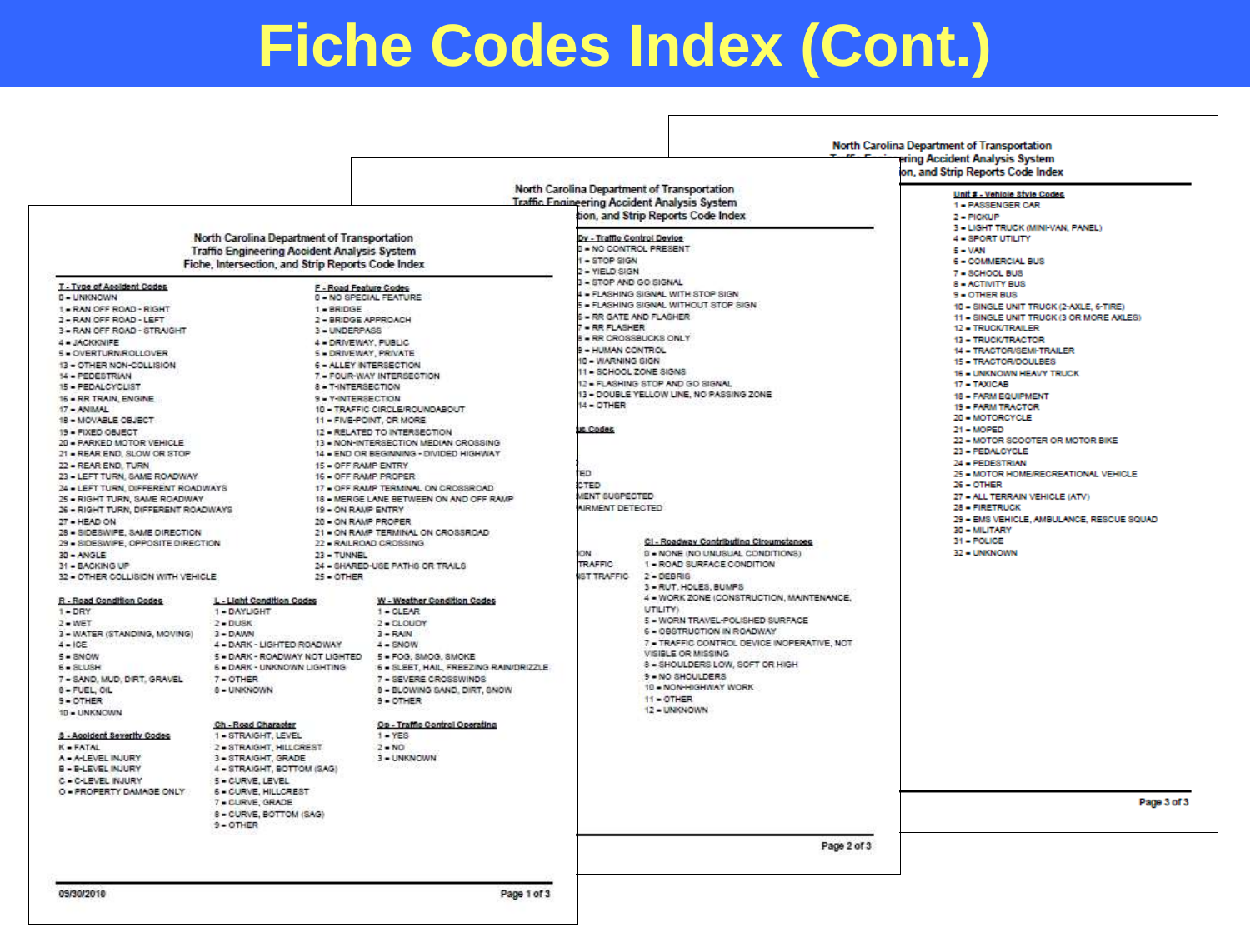# **Fiche Report (Visual Representation)**

| Muni.  | Code On Road          | Miles / Dir<br><b>From</b> |         | <b>From Road Toward Road</b>           | <b>Milepost Road</b>                                                                                                                                   |         | Milepost Crash ID | <b>Date</b>                     |    |             | TCFS           |     |
|--------|-----------------------|----------------------------|---------|----------------------------------------|--------------------------------------------------------------------------------------------------------------------------------------------------------|---------|-------------------|---------------------------------|----|-------------|----------------|-----|
| 0.     | SR 1010               | 0.160E                     | SR 2722 | SR 2723                                |                                                                                                                                                        | 999.999 |                   | 96170218 1996-09-08             | 7. | -7          | Ū.             | - B |
| 0      | SR 1010               | 0.230 E                    | SR 2722 | SR 2723                                |                                                                                                                                                        | 999.999 |                   | 96020215 1996-01-27             | 7  | - 2         | 5              | - 0 |
| $\Box$ | <b>SR 1010</b>        | 0.042 E                    | SR 2723 | <b>SR 1006</b>                         |                                                                                                                                                        |         |                   | 999.999 95064517 1995-04-10     |    | $1 \quad 1$ | 0 <sub>0</sub> |     |
|        | 2722<br>$\frac{R}{S}$ | 0.160                      | 0.230   | 96170218<br><b>SR 1010</b><br>96020215 | 2723<br>$\frac{\infty}{\infty}$                                                                                                                        | 0.042   | 95064517          | 1006<br>$\frac{\infty}{\infty}$ |    |             |                |     |
|        |                       | obviously not the case.    |         |                                        | Note that none of these crashes mileposted. If you just ran a Strip Report<br>(milepost dependant) for this section you would get no crashes, which is |         |                   |                                 |    |             |                |     |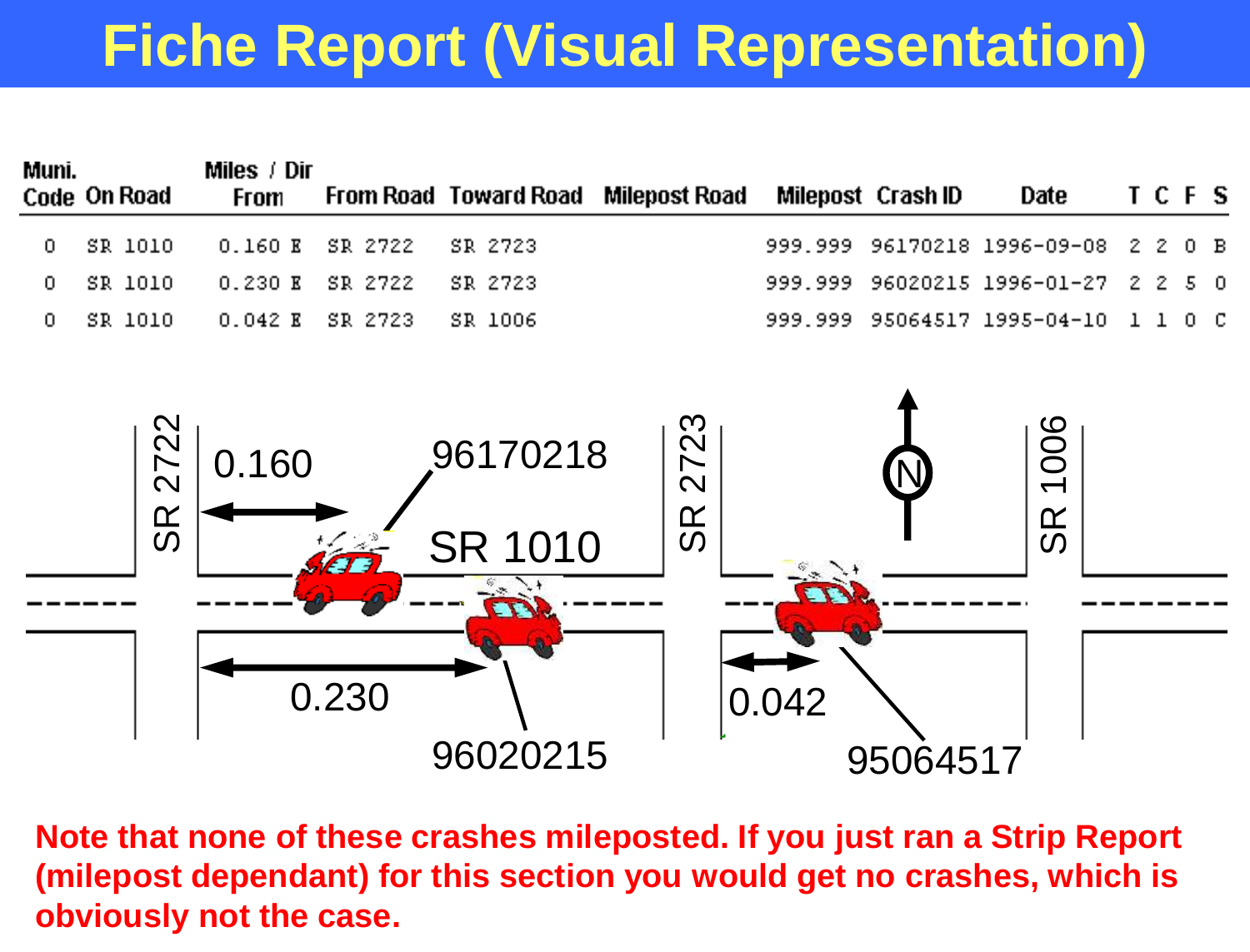## **Fiche Report Exercise**

A) Run a fiche with the following criteria:

- Jefferson Street in Washington County
- 150 foot Y-line
- From 1/1/1998 thru 12/31/2000

B) Save report as **C:\Fiche\_Jefferson.csv**

C) Open file in Excel and milepost all crashes with respect to Jefferson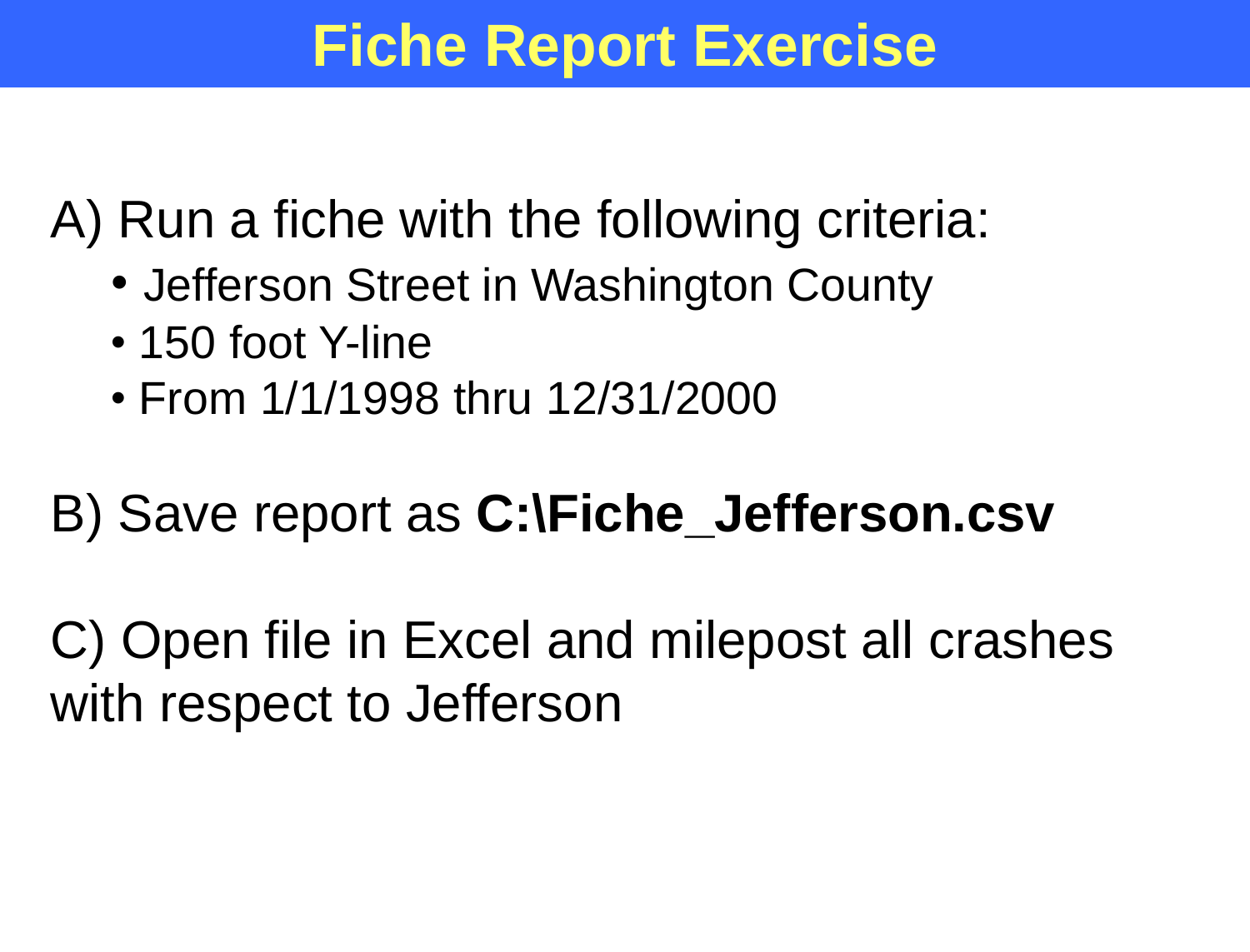After running the fiche report, save the file as a comma separated text (CSV) document.

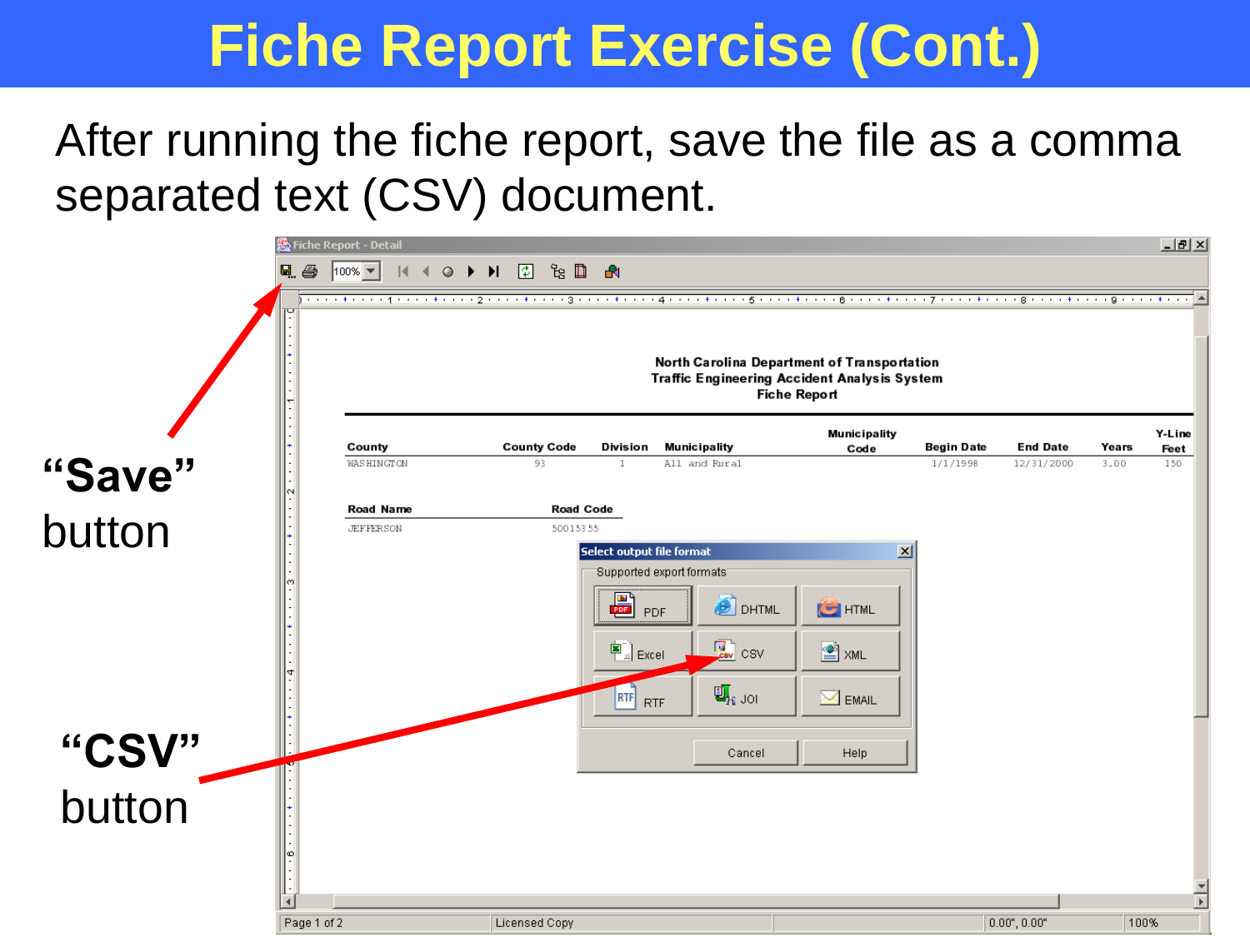Save

#### Save the file as C:\Fiche\_Jefferson.csv

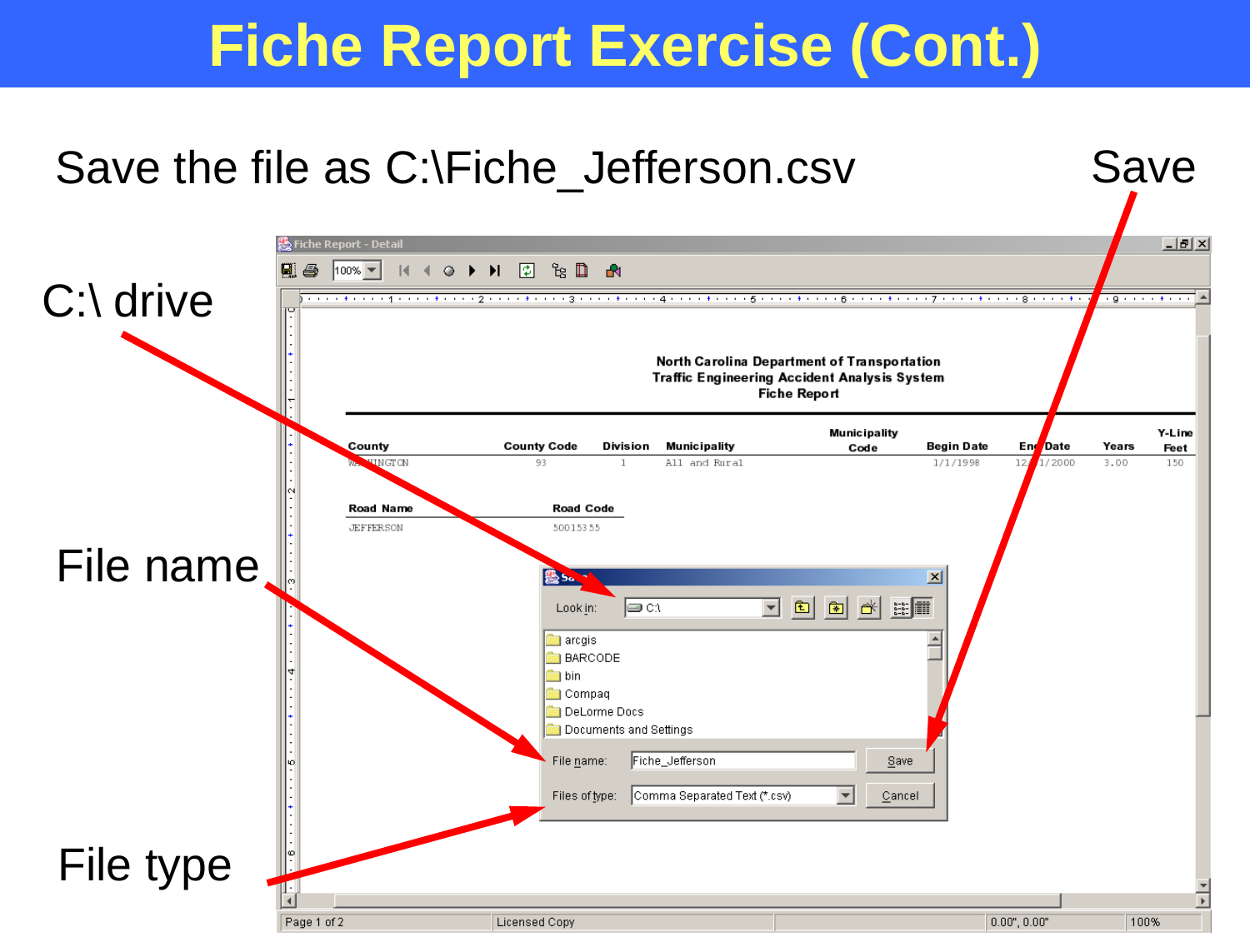Open the C:\Fiche\_Jefferson.csv file and save it as an Excel spreadsheet (C:\Fiche\_Jefferson.xls) on the C:\ drive using the "File" and "Save As..." functions:

 $|B| \times$  $\bf{X}$  Microsoft Excel - Fiche - 1efferson.cs  $-10 \times$ File Edit View Insert Format Tools Data Window Help Acrobat Pre≄ FilaSinStil **电离♂ ∞ - ∞ - | 鬼客 | ∑ 龙头别 || || ● あ || 100% F || ②** 某 Arial  $-10$  $\mathbf{U}$ │≣ ≣ ≣ 国│\$ % , 1% .%│ ∉ ∉│ - ◇ - ▲ - $\mathbf{B}$ A1 North Carolina Department of Transportation Traffic Engineering Accident Analysis System "File" and A  $\overline{B}$ 1 North **Fiche Report** 2 County TCounty ColDivision. ∐Municipalit Municipali ∣Begin DateEnd Date ∐Years Y-Line **WASHING** 93 1 All and Rural 3 150 "Save As…" Road Nam Road Code 4 JEFFERS 50015355  $\mathsf{R}$ ######## Page 1 of 2 Muni On Road Miles / From Road Toward Ro Milepost R Milepost Crash ID Date Ċ E S functions Ε 428 BRINKLEY  $0S$ **JEFFERS(FORT WILLIAMS** 999.999 99127363 7/4/1999  $\overline{2}$  $\overline{7}$  $40<sub>0</sub>$ 9 428 JEFFERS  $0.019$  S FOURTH BRINKLEY 999.999 99245653 12/6/1999 25  $\overline{0}$  $1C$  $10$ 428 JEFFERS  $0S$ WATER MAIN 999.999 1E+08 4/10/2000 31  $\Omega$  $1<sub>0</sub>$ 999.999 98193406 10/8/1998  $11$ 428 THIRD  $\Box$ **JEFFERS(FOURTH** 31 7  $1 \vert R$  $12$ 428 WATER  $\begin{array}{c} 0 \end{array}$ JEFFERS(WASHINGTON 999.999 1E+08 ######## 29  $\Omega$  $1<sub>0</sub>$  $13$ 428 WATER  $0.019$  W **JEFFERS WASHINGTON** 31  $\Omega$  $1<sub>0</sub>$ 999 999 98240038 12/8/1998  $14$ 428 MAIN  $\Omega$ UEFFERS(WASHING SR 1325 1.75 99176848 9/13/1999 30  $\overline{7}$  $1|0$ C:\ drive 15 428 US 64  $\Box$ JEFFERS(WASHINGUS 64 3.06 99236731 ######## 21  $1B$  $\Omega$ <u>egend:</u> Muni. Save As  $|?|X|$  $17<sup>2</sup>$ **HHHHHmm** 18 Save in:  $SYSTEM(C)$  $\vert \cdot \vert$ 园 19  $\Sigma_{\rm loc}$  $\overline{20}$ **MEDIAN INSIGHT**  $\Box$  source arcais Save 21 BARCODE IXOS-ARCHIVE **TEAAS** Salsa Cancel  $\overline{22}$ े<br>Din **Ca**llw **TEAASErr** Salsri  $\overline{23}$ Compaq **Extemp O**oracle Options... 24 DeLorme Docs plotwork whroker 25 Documents and Settings **Program Files** win32app s) usl File type 26  $\Box$  filelib Python21 **ON WINNT**  $\overline{27}$ help SalFiche\_Jefferson.csv Reports  $\overline{\blacksquare}$  $\overline{28}$  $\vert \vert$ Save $29$ 30 Fiche\_Jefferson.csv File name: 31 CSV (Comma delimited) (\*.csv) Save as type: 32 Microsoft Excel Workbook (\*.xls) 33 Template (\*.xlt)  $\overline{34}$ Formatted Text (Space delimited) (\*.prn) **IC CONTRACTED** IN Fiche\_Jefferson ∣⊀ Text (Tab delimited) (\*.txt) Microsoft Excel 5.0/95 Workbook (\*.xls) Ready **NUM** Microsoft Excel 97 & 5.0/95 Workbook (\*.xls)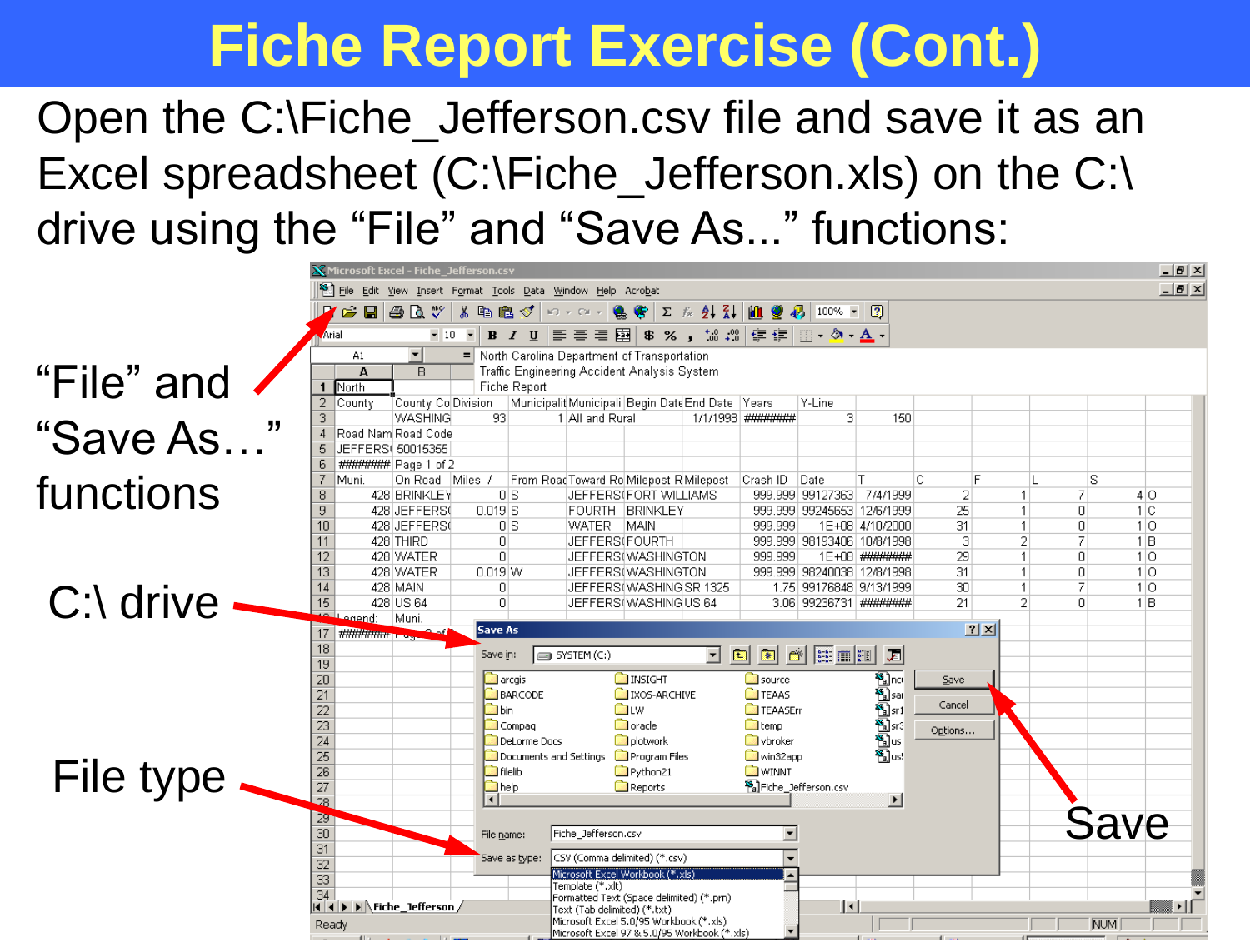#### Sort the Excel spreadsheet in ascending order by column

|            |                                                  | $\mathbf X$ Microsoft Excel - Fiche   Jefferson.xls                                                                                                                                                                                                                                                                                                                                                                                                                        |                                                                  |                                                                          |                         |                          |                                                                                                                                      |                            |                        |                 |                                |                     |                         | $- B  \times  $    |
|------------|--------------------------------------------------|----------------------------------------------------------------------------------------------------------------------------------------------------------------------------------------------------------------------------------------------------------------------------------------------------------------------------------------------------------------------------------------------------------------------------------------------------------------------------|------------------------------------------------------------------|--------------------------------------------------------------------------|-------------------------|--------------------------|--------------------------------------------------------------------------------------------------------------------------------------|----------------------------|------------------------|-----------------|--------------------------------|---------------------|-------------------------|--------------------|
|            |                                                  |                                                                                                                                                                                                                                                                                                                                                                                                                                                                            | Eile Edit View Insert Format Tools Data Window Help Acrobat      |                                                                          |                         |                          |                                                                                                                                      |                            |                        |                 |                                |                     |                         | $\Box$ el $\times$ |
|            |                                                  | D & H & Q V                                                                                                                                                                                                                                                                                                                                                                                                                                                                | ¥.<br>电度                                                         | $\mathbb{E}[\mathbb{I}]\ \ \forall\quad \mathbb{C}\mathbb{M}\ \ \forall$ | ❤│                      |                          | $\Sigma$ $f_*$ $\frac{1}{2}$ $\frac{2}{4}$ $\frac{1}{10}$ $\frac{1}{2}$ $\frac{1}{2}$ $\frac{1}{100\%}$ $\frac{1}{10}$ $\frac{1}{2}$ |                            |                        |                 |                                |                     |                         |                    |
|            | Arial                                            | $-10$                                                                                                                                                                                                                                                                                                                                                                                                                                                                      | $\blacktriangledown$<br>Z<br>$\mathbf{E}$<br>$\mathbf{U}$        |                                                                          | 圉                       |                          | \$ % , 18:28 年年 图 · ③ · A ·                                                                                                          |                            |                        |                 |                                |                     |                         |                    |
|            | A1                                               |                                                                                                                                                                                                                                                                                                                                                                                                                                                                            | orth Carolina Department of Transportation<br>$=$ $\overline{ }$ |                                                                          |                         |                          |                                                                                                                                      |                            |                        |                 |                                |                     |                         |                    |
|            | А                                                | B                                                                                                                                                                                                                                                                                                                                                                                                                                                                          | Traffic Engineering Accident Analysis System<br>Fiche Report     |                                                                          |                         |                          |                                                                                                                                      |                            |                        |                 |                                |                     |                         |                    |
|            | 1 North<br>$\overline{2}$<br> County             | $ $ County $Q'$                                                                                                                                                                                                                                                                                                                                                                                                                                                            | <b>Oivision</b>                                                  | Municipalit Municipali Begin Date End Date                               |                         |                          | Years                                                                                                                                | Y-Line                     |                        |                 |                                |                     |                         |                    |
|            | $\mathbf{3}$                                     | WASH <sup>7</sup> 4G                                                                                                                                                                                                                                                                                                                                                                                                                                                       | 93                                                               | 1 All and Rural                                                          |                         |                          | 1/1/1998 ########                                                                                                                    | 3                          | 150                    |                 |                                |                     |                         |                    |
|            | $\overline{4}$                                   | Road Nam Roar Code                                                                                                                                                                                                                                                                                                                                                                                                                                                         |                                                                  |                                                                          |                         |                          |                                                                                                                                      |                            |                        |                 |                                |                     |                         |                    |
|            | $\overline{5}$<br><del>//////////////</del><br>6 | $\sqrt{45355}$<br>JEFFERS(5P                                                                                                                                                                                                                                                                                                                                                                                                                                               |                                                                  |                                                                          |                         |                          |                                                                                                                                      |                            |                        |                 |                                |                     |                         |                    |
| Select all | $\overline{\mathcal{L}}$<br>∥Muni.               | Age 1 of 2<br>On Road Miles /                                                                                                                                                                                                                                                                                                                                                                                                                                              |                                                                  | From Road Toward Ro Milepost R Milepost                                  |                         |                          | Crash ID                                                                                                                             | $\Box$ Date                |                        | C.              | F                              |                     | IS.                     |                    |
|            | $\overline{\mathbf{8}}$                          | <b>28 BRINKLEY</b>                                                                                                                                                                                                                                                                                                                                                                                                                                                         | 0 S                                                              |                                                                          | JEFFERS(FORT WILLIAMS   |                          |                                                                                                                                      | 999.999 99127363 7/4/1999  |                        | 2               | 1                              | 71                  | 4 0                     |                    |
|            | $\overline{9}$                                   | 428 JEFFERS                                                                                                                                                                                                                                                                                                                                                                                                                                                                | $0.019$ S                                                        |                                                                          | FOURTH  BRINKLEY        |                          |                                                                                                                                      | 999.999 99245653 12/6/1999 |                        | $\overline{25}$ | $\overline{1}$                 | 0                   | 1C                      |                    |
| records    | $\overline{10}$                                  | 428 JEFFERS                                                                                                                                                                                                                                                                                                                                                                                                                                                                | $\overline{0 S}$                                                 | WATER                                                                    | MAIN                    |                          | 999.999                                                                                                                              |                            | 1E+08 4/10/2000        | $\overline{31}$ | $\overline{1}$                 | $\overline{0}$      | 1 <sub>0</sub>          |                    |
|            | 11.                                              | 428 THIRD<br>428 WATER                                                                                                                                                                                                                                                                                                                                                                                                                                                     | 0 <br> 0                                                         | JEFFERS(FOURTH                                                           | JEFFERS(WASHINGTON      |                          | 999.999                                                                                                                              | 999.999 98193406 10/8/1998 | 1E+08  <i>########</i> | 3<br>29         | $\overline{2}$<br>$\mathbf{1}$ | 7<br>$\overline{0}$ | 1 B<br>$1$ <sub>O</sub> |                    |
|            | $\sqrt{3}$                                       | 428 WATER                                                                                                                                                                                                                                                                                                                                                                                                                                                                  | $0.019$ W                                                        |                                                                          | JEFFERS(WASHINGTON      |                          |                                                                                                                                      |                            |                        | $\overline{31}$ | $\overline{1}$                 | $\overline{0}$      | 1 <sub>0</sub>          |                    |
|            | $\overline{14}$                                  | 428 MAIN                                                                                                                                                                                                                                                                                                                                                                                                                                                                   | 0                                                                |                                                                          | JEFFERS(WASHING SR 1325 |                          |                                                                                                                                      | 1.75 99176848 9/13/1999    |                        | 30 <sub>1</sub> | $\overline{1}$                 | 7                   | 1 0                     |                    |
|            | $\overline{15}$                                  | 428 US 64                                                                                                                                                                                                                                                                                                                                                                                                                                                                  | 0                                                                |                                                                          | JEFFERS(WASHINGUS 64    |                          |                                                                                                                                      | 3.06 99236731 #########    |                        | 21              | 21                             | $\cup$              | 1 B                     |                    |
|            | 16 Legend: Muni.<br>17                           | ######## Page 2 of 2                                                                                                                                                                                                                                                                                                                                                                                                                                                       |                                                                  |                                                                          | Sort                    |                          |                                                                                                                                      | 2 X                        |                        |                 |                                |                     |                         |                    |
| "Data"     | 18                                               | $\begin{array}{r}\n\hline\n18 \\ 19 \\ 20 \\ 21 \\ \hline\n\end{array}\n\quad\n\begin{array}{r}\n\text{10} \\ \text{21} \\ \text{22} \\ \text{23} \\ \text{24} \\ \text{25} \\ \text{26} \\ \text{27} \\ \text{28} \\ \text{29} \\ \hline\n\end{array}\n\quad\n\begin{array}{r}\n\hline\n\end{array}\n\quad\n\begin{array}{r}\n\hline\n\end{array}\n\quad\n\begin{array}{r}\n\hline\n\end{array}\n\quad\n\begin{array}{r}\n\hline\n\end{array}\n\quad\n\begin{array}{r}\n$ |                                                                  |                                                                          | Sort by                 |                          |                                                                                                                                      |                            |                        |                 |                                |                     |                         |                    |
|            |                                                  |                                                                                                                                                                                                                                                                                                                                                                                                                                                                            |                                                                  |                                                                          | <b>Column A</b>         |                          | C Ascending                                                                                                                          |                            |                        |                 |                                |                     |                         |                    |
| and "Sort" |                                                  |                                                                                                                                                                                                                                                                                                                                                                                                                                                                            |                                                                  |                                                                          |                         |                          | $\heartsuit$ Descending                                                                                                              |                            |                        |                 |                                |                     |                         |                    |
|            |                                                  |                                                                                                                                                                                                                                                                                                                                                                                                                                                                            |                                                                  |                                                                          | Then by                 |                          |                                                                                                                                      |                            |                        |                 |                                |                     |                         |                    |
| functions  |                                                  |                                                                                                                                                                                                                                                                                                                                                                                                                                                                            |                                                                  |                                                                          |                         | $\overline{\phantom{a}}$ | C Ascending                                                                                                                          |                            |                        |                 |                                |                     |                         |                    |
|            |                                                  |                                                                                                                                                                                                                                                                                                                                                                                                                                                                            |                                                                  |                                                                          | Then by                 |                          | C Descending                                                                                                                         |                            |                        |                 |                                |                     |                         |                    |
|            |                                                  |                                                                                                                                                                                                                                                                                                                                                                                                                                                                            |                                                                  |                                                                          |                         | $\blacktriangledown$     | $\epsilon$<br>Ascending                                                                                                              |                            |                        |                 |                                |                     |                         |                    |
|            |                                                  |                                                                                                                                                                                                                                                                                                                                                                                                                                                                            |                                                                  |                                                                          |                         |                          | $\degree$ Descending                                                                                                                 |                            |                        |                 |                                |                     |                         |                    |
|            |                                                  |                                                                                                                                                                                                                                                                                                                                                                                                                                                                            |                                                                  |                                                                          | My list has             |                          |                                                                                                                                      |                            |                        |                 |                                |                     |                         |                    |
|            |                                                  |                                                                                                                                                                                                                                                                                                                                                                                                                                                                            |                                                                  |                                                                          | C Header row            |                          | ● No header row                                                                                                                      |                            |                        |                 |                                |                     |                         |                    |
| Column A,  |                                                  |                                                                                                                                                                                                                                                                                                                                                                                                                                                                            |                                                                  |                                                                          |                         |                          |                                                                                                                                      |                            |                        |                 |                                |                     |                         |                    |
|            |                                                  |                                                                                                                                                                                                                                                                                                                                                                                                                                                                            |                                                                  |                                                                          | Options                 |                          | OK                                                                                                                                   | Cancel                     |                        |                 |                                |                     |                         |                    |
|            |                                                  |                                                                                                                                                                                                                                                                                                                                                                                                                                                                            |                                                                  |                                                                          |                         |                          |                                                                                                                                      |                            |                        |                 |                                |                     |                         |                    |
| ascending  |                                                  |                                                                                                                                                                                                                                                                                                                                                                                                                                                                            |                                                                  |                                                                          |                         |                          |                                                                                                                                      | ▎◂                         |                        |                 |                                |                     |                         |                    |
|            | Readv                                            |                                                                                                                                                                                                                                                                                                                                                                                                                                                                            |                                                                  |                                                                          |                         |                          |                                                                                                                                      |                            |                        | Sum=843964983.8 |                                |                     | <b>INUM</b>             |                    |
|            |                                                  |                                                                                                                                                                                                                                                                                                                                                                                                                                                                            |                                                                  |                                                                          |                         |                          |                                                                                                                                      |                            |                        |                 |                                |                     |                         |                    |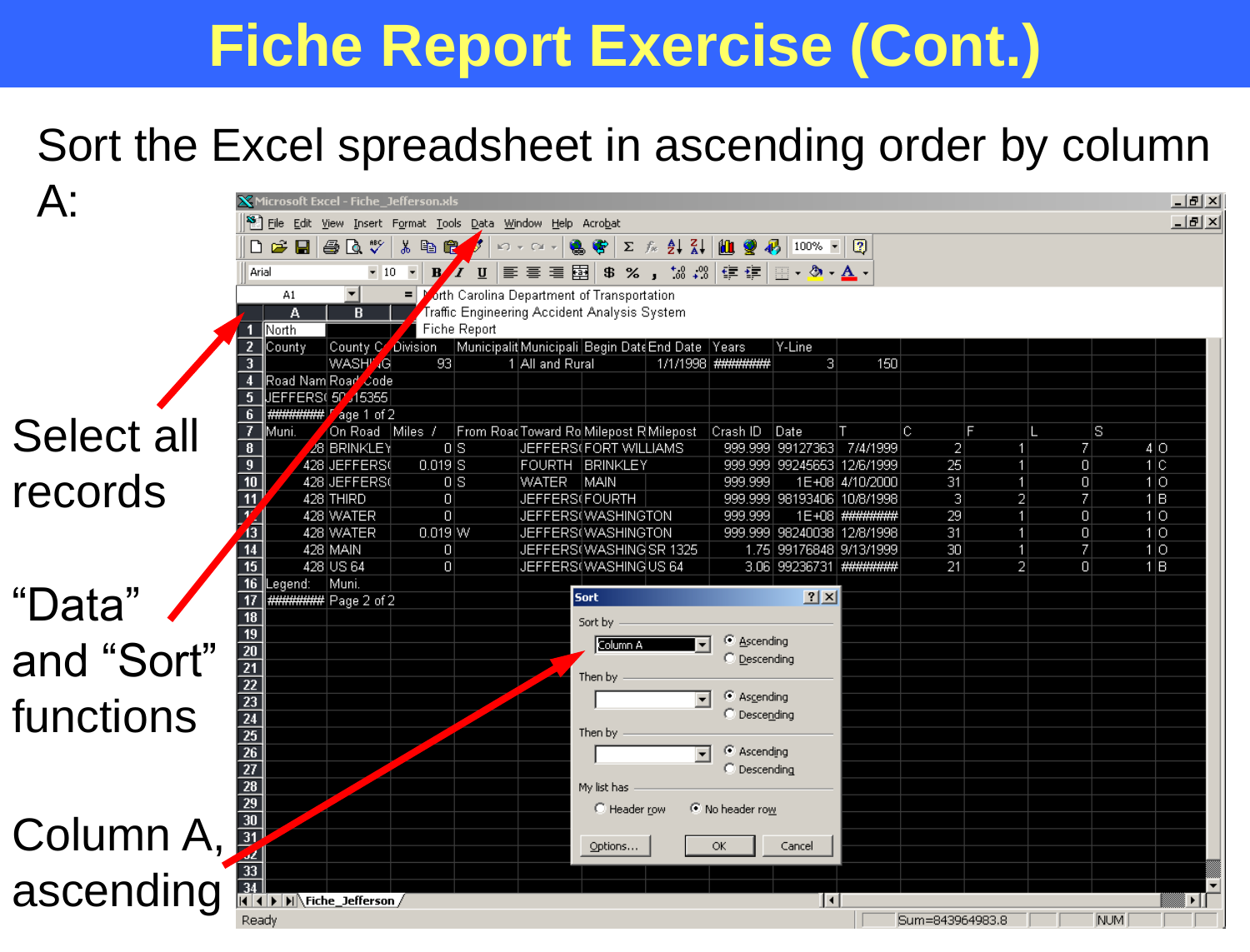#### Only the data and a header row are needed. Therefore, highlight and delete all unnecessary rows:

|               |                |            | <b>X Microsoft Excel - Fiche_Jefferson.xls</b>                                                      |                           |                  |                                                                 |                                                      |                           | ◢                            |                                               |                         |                |                              |                          |                | $-1$ $-1$ $\times$ |
|---------------|----------------|------------|-----------------------------------------------------------------------------------------------------|---------------------------|------------------|-----------------------------------------------------------------|------------------------------------------------------|---------------------------|------------------------------|-----------------------------------------------|-------------------------|----------------|------------------------------|--------------------------|----------------|--------------------|
|               |                |            |                                                                                                     |                           |                  |                                                                 |                                                      |                           |                              |                                               |                         |                |                              |                          |                |                    |
|               |                |            | <sup>88</sup> File Edit View Insert F <u>o</u> rmat Tools Data Window Help Acro <u>b</u> at         |                           |                  |                                                                 |                                                      |                           |                              |                                               |                         |                |                              |                          |                | 그리지                |
|               |                |            | D <del>G</del> B B & \ X & & <del>Q</del> √ r · r ·   & ← z ≠ ł ł   <mark>A ♥</mark> β   100% ·   2 |                           |                  |                                                                 |                                                      |                           |                              |                                               |                         |                |                              |                          |                |                    |
|               | Arial          |            | $-10$                                                                                               | - 9                       |                  | B I U   h h h h h h h h h h h b k , 13 . 23   健 健   H · ◇ · A · |                                                      |                           |                              |                                               |                         |                |                              |                          |                |                    |
|               |                | А9         | ▾                                                                                                   | $= 12/13/2006$            |                  |                                                                 |                                                      |                           |                              |                                               |                         |                |                              |                          |                |                    |
|               |                | Α          | B                                                                                                   | C.                        | D                | E                                                               | F.                                                   | G                         | H.                           |                                               |                         | ĸ              |                              | M                        | N              | $\overline{0}$     |
|               |                |            | 428 BRINKLEY                                                                                        |                           | 0S               |                                                                 | JEFFERS(FORT WILLIAMS                                |                           |                              | 999.999 99127363 7/4/1999                     |                         | $\overline{2}$ | 1 <sup>1</sup>               | 7                        |                | 4 0                |
|               | $\overline{2}$ |            | 428 JEFFERS                                                                                         | $0.019$ S                 |                  |                                                                 | FOURTH BRINKLEY                                      |                           |                              | 999.999 99245653 12/6/1999                    |                         | 25             | $\mathbf{1}$                 | $\overline{0}$           | 1C             |                    |
|               | 3              |            | 428 JEFFERS                                                                                         |                           | -ols             | WATER.                                                          | <b>IMAIN</b>                                         |                           | 999.999                      |                                               | 1E+08 4/10/2000         | 31             | $\mathbf{1}$                 | $\Box$                   | 1 <sub>0</sub> |                    |
|               | $\overline{4}$ |            | 428 THIRD                                                                                           | ΠI                        |                  | JEFFERS(FOURTH                                                  |                                                      |                           | 999.999                      |                                               | 98193406 10/8/1998      | 3              | 2                            | 7                        | 1 B            |                    |
| <b>Select</b> | 5              |            | 428 WATER                                                                                           | οl                        |                  |                                                                 | JEFFERS (WASHINGTON                                  |                           | 999.999                      |                                               | 1E+08 ########          | 29<br>31       | $\mathbf{1}$<br>$\mathbf{1}$ | $\overline{0}$<br>$\Box$ |                | 1 0                |
|               | 6              |            | 428 WATER<br>428 MAIN                                                                               | $0.019 \, \text{W}$<br>n. |                  |                                                                 | <b>JEFFERS(WASHINGTON</b><br>JEFFERS(WASHING SR 1325 |                           | 999.999                      | 98240038 12/8/1998<br>1.75 99176848 9/13/1999 |                         | 30             | 1                            | 7                        |                | 110<br>$1$  O      |
|               | 8              |            | 428 US 64                                                                                           | $\Omega$                  |                  |                                                                 | JEFFERS (WASHING US 64                               |                           |                              |                                               | 3.06 99236731 ######### | 21             | $\overline{2}$               | $\vert 0 \vert$          | 1 B            |                    |
| extra         | 9              |            |                                                                                                     |                           |                  |                                                                 |                                                      |                           |                              |                                               |                         |                |                              |                          |                |                    |
|               |                |            | 10 ######### Page 2 of 2                                                                            |                           |                  |                                                                 |                                                      |                           |                              |                                               |                         |                |                              |                          |                |                    |
|               |                |            |                                                                                                     |                           |                  | Municipali                                                      |                                                      |                           |                              |                                               |                         |                |                              |                          |                |                    |
| rows          |                |            |                                                                                                     |                           |                  | tγ                                                              |                                                      |                           |                              | Y-Line                                        |                         |                |                              |                          |                |                    |
|               |                |            | 11 County County Co Division                                                                        |                           | Municipalit Code |                                                                 |                                                      | Begin Date End Date Years |                              | Feet                                          |                         |                |                              |                          |                |                    |
|               |                |            | 12 JEFFERS 50015355                                                                                 |                           |                  |                                                                 |                                                      |                           |                              |                                               |                         |                |                              |                          |                |                    |
|               |                |            | Muni.                                                                                               |                           |                  |                                                                 |                                                      |                           |                              |                                               |                         |                |                              |                          |                |                    |
|               |                |            | Code -                                                                                              |                           |                  |                                                                 |                                                      |                           |                              |                                               |                         |                |                              |                          |                |                    |
|               |                |            | Municipali<br>ty Code                                                                               |                           |                  |                                                                 |                                                      |                           |                              |                                               |                         |                |                              |                          |                |                    |
|               |                |            | Dir -                                                                                               |                           |                  |                                                                 |                                                      | & Cut                     |                              |                                               |                         |                |                              |                          |                |                    |
|               |                |            | Direction                                                                                           |                           |                  |                                                                 |                                                      | <b>亀</b> ⊆opy             |                              |                                               |                         |                |                              |                          |                |                    |
|               |                |            | $T -$                                                                                               |                           |                  |                                                                 |                                                      | <b>龟</b> Paste            |                              |                                               |                         |                |                              |                          |                |                    |
|               |                |            | Accident                                                                                            |                           |                  |                                                                 |                                                      |                           |                              |                                               |                         |                |                              |                          |                |                    |
|               |                |            | Type                                                                                                |                           |                  |                                                                 |                                                      |                           | Paste Special                |                                               |                         |                |                              |                          |                |                    |
|               |                |            | C - Road                                                                                            |                           |                  |                                                                 |                                                      |                           | Insert                       |                                               |                         |                |                              |                          |                |                    |
|               |                |            | Condition                                                                                           |                           |                  |                                                                 |                                                      |                           | <b>Delete</b>                |                                               |                         |                |                              |                          |                |                    |
|               |                |            | $F -$                                                                                               |                           |                  |                                                                 |                                                      |                           | Clear Contents               |                                               |                         |                |                              |                          |                |                    |
|               |                |            | Roadway                                                                                             |                           |                  |                                                                 |                                                      |                           |                              |                                               |                         |                |                              |                          |                |                    |
|               |                |            | Feature                                                                                             |                           |                  |                                                                 |                                                      |                           | िं <sup>1</sup> Format Cells |                                               |                         |                |                              |                          |                |                    |
| Right click   |                |            | <b>Lightle</b><br>Condition                                                                         |                           |                  |                                                                 |                                                      |                           | Row Height                   |                                               |                         |                |                              |                          |                |                    |
|               |                |            | ls -                                                                                                |                           |                  |                                                                 |                                                      | Hide                      |                              |                                               |                         |                |                              |                          |                |                    |
| and select    |                |            | Accident                                                                                            |                           |                  |                                                                 |                                                      |                           | Unhide                       |                                               |                         |                |                              |                          |                |                    |
|               |                | 13 Legend: | Severity                                                                                            |                           |                  |                                                                 |                                                      |                           |                              |                                               |                         |                |                              |                          |                |                    |
|               |                |            |                                                                                                     | Miles /                   |                  |                                                                 |                                                      |                           |                              |                                               |                         |                |                              |                          |                |                    |
| "Delete"      |                |            | $  \mathbf{4}  \mathbf{b}  $ Fiche_Jefferson                                                        |                           |                  |                                                                 |                                                      |                           |                              | $\vert \cdot \vert$                           |                         |                |                              |                          |                | ΣΓ                 |
|               | Ready          |            |                                                                                                     |                           |                  |                                                                 |                                                      |                           |                              |                                               |                         |                |                              |                          | <b>NUM</b>     |                    |
|               |                |            |                                                                                                     |                           |                  |                                                                 |                                                      |                           |                              |                                               |                         |                |                              |                          |                |                    |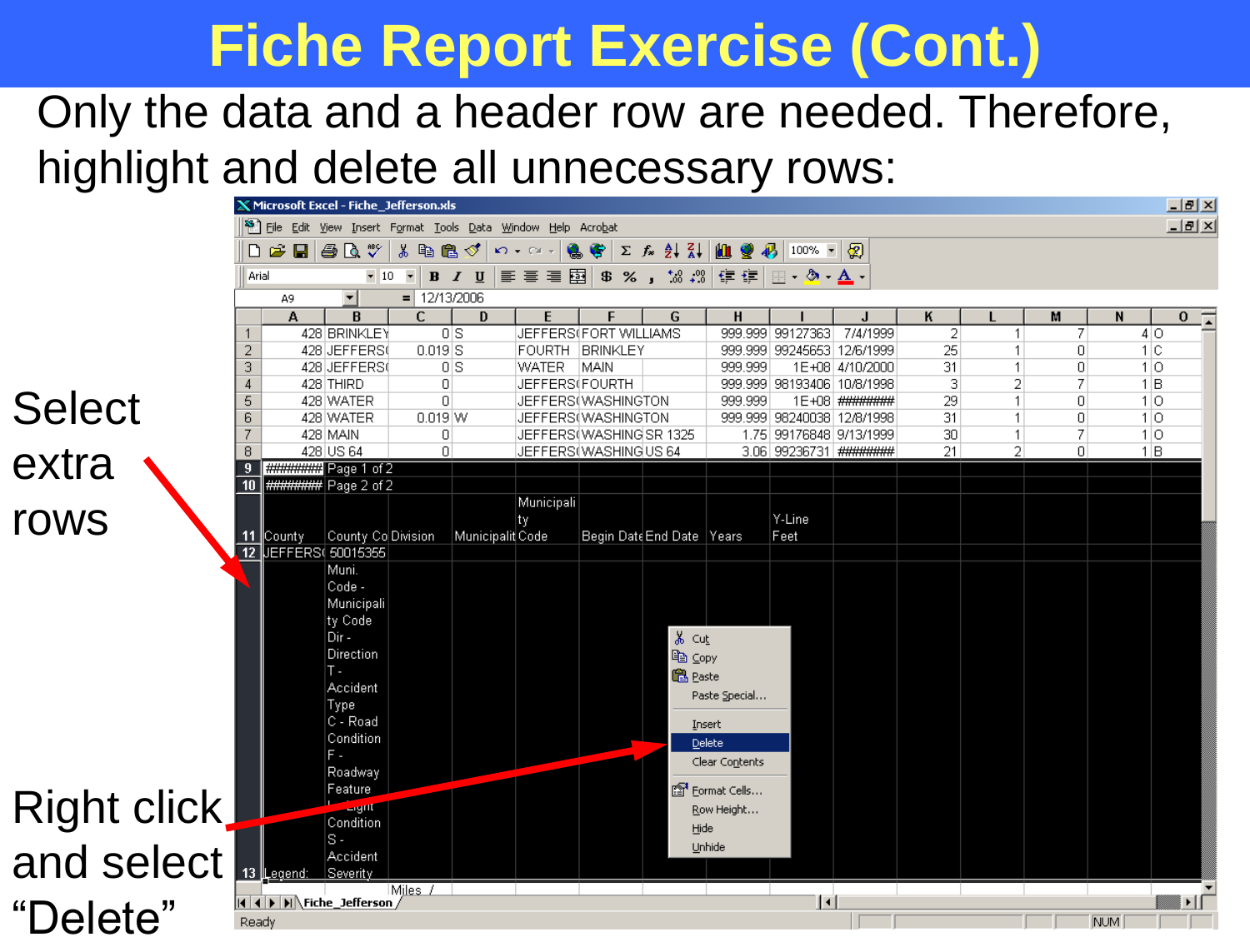# Only the data and a header row are needed. Therefore,

#### highlight and delete additional unnecessary rows:

|               |                 | X Microsoft Excel - Fiche_Jefferson.xls                                     |                                              |                     |                     |                                                                                             |             |         |         |     |                              |           |                                  |                  |            | 上回凶                   |
|---------------|-----------------|-----------------------------------------------------------------------------|----------------------------------------------|---------------------|---------------------|---------------------------------------------------------------------------------------------|-------------|---------|---------|-----|------------------------------|-----------|----------------------------------|------------------|------------|-----------------------|
|               |                 |                                                                             |                                              |                     |                     | <sup>88</sup> File Edit View Insert F <u>o</u> rmat Tools Data Window Help Acro <u>b</u> at |             |         |         |     |                              |           |                                  |                  |            | <b>LIEIXI</b>         |
|               | n               | $\mathcal{C} = \mathcal{C} \setminus \mathcal{C}$                           |                                              |                     |                     | * h B ダ   い - ○ -   9 ♥   ∑ た <del>2</del>   X           望 40    100% F    仅                |             |         |         |     |                              |           |                                  |                  |            |                       |
|               | Arial           |                                                                             | $\blacktriangledown$ 10 $\blacktriangledown$ |                     |                     | B J U   事 章 章 圉  \$ % , 協 . ?   健 律   ⊞ • ◇ • △ •                                           |             |         |         |     |                              |           |                                  |                  |            |                       |
|               |                 | A10                                                                         | ▾                                            |                     |                     | - North Carolina Department of Transportation                                               |             |         |         |     |                              |           |                                  |                  |            |                       |
|               |                 | A                                                                           | B                                            |                     |                     | Traffic Engineering Accident Analysis System                                                |             |         |         |     |                              |           |                                  |                  |            |                       |
|               | 2               |                                                                             | 428 BRINKLEY<br>428 JEFFERS(                 | $0.019$ S           | <b>Fiche Report</b> | FOURTH BRINKLEY                                                                             |             |         |         |     | 999.999 99245653 12/6/1999   | 25        |                                  | 0                |            | 1C                    |
|               | 3               |                                                                             | 428 JEFFERS                                  | 0 S                 |                     | WATER                                                                                       | <b>MAIN</b> |         | 999.999 |     | 1E+08 4/10/2000              | 31        | $\mathbf{1}$                     | 0                |            | 1 <sub>0</sub>        |
|               | 4               |                                                                             | 428 THIRD                                    | $\overline{0}$      |                     | JEFFERS(FOURTH                                                                              |             |         |         |     | 999.999  98193406  10/8/1998 | 3         | $\overline{2}$                   | 7                |            | $1 \vert B$           |
| <b>Select</b> | 5               |                                                                             | 428 WATER                                    | $\Omega$            |                     | <b>JEFFERS(WASHINGTON</b>                                                                   |             |         | 999.999 |     |                              | 29        | $\overline{1}$                   | 0                |            | 1 <sup>o</sup>        |
|               | 6               |                                                                             | 428 WATER                                    | $0.019 \, \text{W}$ |                     | JEFFERS(WASHINGTON                                                                          |             |         |         |     | 999.999 98240038 12/8/1998   | 31        | $\mathbf{1}$                     | 0                |            | 10                    |
|               | 8               |                                                                             | 428 MAIN<br>428 US 64                        | 0<br> 0             |                     | UEFFERS(WASHING SR 1325                                                                     |             |         |         |     | 1.75 99176848 9/13/1999      | 30<br>21  | $\overline{1}$<br>$\overline{2}$ | 7<br>0           |            | 1 <sup>0</sup><br>1 B |
| extra         |                 |                                                                             |                                              | Miles /             |                     | JEFFERS(WASHINGUS 64                                                                        |             |         |         |     | 3.06 99236731 ########       |           |                                  |                  |            |                       |
|               |                 | Muni.                                                                       |                                              | Dir                 |                     |                                                                                             |             |         |         |     |                              |           |                                  |                  |            |                       |
|               | 9               | Code                                                                        | On Road From                                 |                     |                     | From RoadToward Ro Milepost R Milepost Crash ID Date                                        |             |         |         |     |                              | ГC        | F                                |                  | s          |                       |
| rows          |                 | North                                                                       |                                              |                     |                     |                                                                                             |             |         |         |     |                              |           |                                  |                  |            |                       |
|               |                 | Carolina                                                                    |                                              |                     |                     |                                                                                             |             |         |         |     |                              |           |                                  |                  |            |                       |
|               |                 | Departme  <br>nt of                                                         |                                              |                     |                     |                                                                                             |             |         |         |     |                              |           |                                  |                  |            |                       |
|               |                 | Transport                                                                   |                                              |                     |                     |                                                                                             |             |         |         |     |                              |           |                                  |                  |            |                       |
|               |                 | ation                                                                       |                                              |                     |                     |                                                                                             |             |         |         |     |                              |           |                                  |                  |            |                       |
|               |                 | Traffic                                                                     |                                              |                     |                     |                                                                                             |             |         |         |     |                              |           |                                  | y‱ cuṯ           |            |                       |
|               |                 | Engineeri                                                                   |                                              |                     |                     |                                                                                             |             |         |         |     |                              |           |                                  | la Copy          |            |                       |
|               |                 | ng                                                                          |                                              |                     |                     |                                                                                             |             |         |         |     |                              |           |                                  | <b>亀</b> Paste   |            |                       |
|               |                 | Accident                                                                    |                                              |                     |                     |                                                                                             |             |         |         |     |                              |           |                                  | Paste Special    |            |                       |
|               |                 | Analysis<br>System                                                          |                                              |                     |                     |                                                                                             |             |         |         |     |                              |           |                                  |                  |            |                       |
|               |                 | Fiche                                                                       |                                              |                     |                     |                                                                                             |             |         |         |     |                              |           |                                  | Insert<br>Delete |            |                       |
|               | 10              | Report                                                                      |                                              |                     |                     |                                                                                             |             |         |         |     |                              |           |                                  | Clear Contents   |            |                       |
|               | 11              |                                                                             | Road Nam Road Code                           |                     |                     |                                                                                             |             |         |         |     |                              |           |                                  |                  |            |                       |
|               | $\overline{12}$ |                                                                             | <b>WASHING</b>                               | 93                  |                     | 1 All and Rural                                                                             |             | 4.14.24 |         | 3   | 150                          |           |                                  | Format Cells     |            |                       |
|               | 13              |                                                                             |                                              |                     |                     |                                                                                             |             |         |         |     |                              |           |                                  | Row Height       |            |                       |
| Right click   | $\frac{14}{15}$ |                                                                             |                                              |                     |                     |                                                                                             |             |         |         |     |                              |           |                                  | Hide             |            |                       |
|               | $\sqrt{16}$     |                                                                             |                                              |                     |                     |                                                                                             |             |         |         |     |                              |           |                                  | Unhide           |            |                       |
|               | 17              |                                                                             |                                              |                     |                     |                                                                                             |             |         |         |     |                              |           |                                  |                  |            |                       |
| and select    | $\overline{18}$ |                                                                             |                                              |                     |                     |                                                                                             |             |         |         |     |                              |           |                                  |                  |            |                       |
|               | 19              |                                                                             |                                              |                     |                     |                                                                                             |             |         |         |     |                              |           |                                  |                  |            |                       |
| "Delete"      |                 | $\vert$ < $\vert$ + $\vert$ + $\vert$ + $\vert$ + $\vert$ Fiche_Jefferson / |                                              |                     |                     |                                                                                             |             |         |         | ∏⊀∣ |                              |           |                                  |                  | <b>NUM</b> |                       |
|               | Ready           |                                                                             |                                              |                     |                     |                                                                                             |             |         |         |     |                              | Sum=72934 |                                  |                  |            |                       |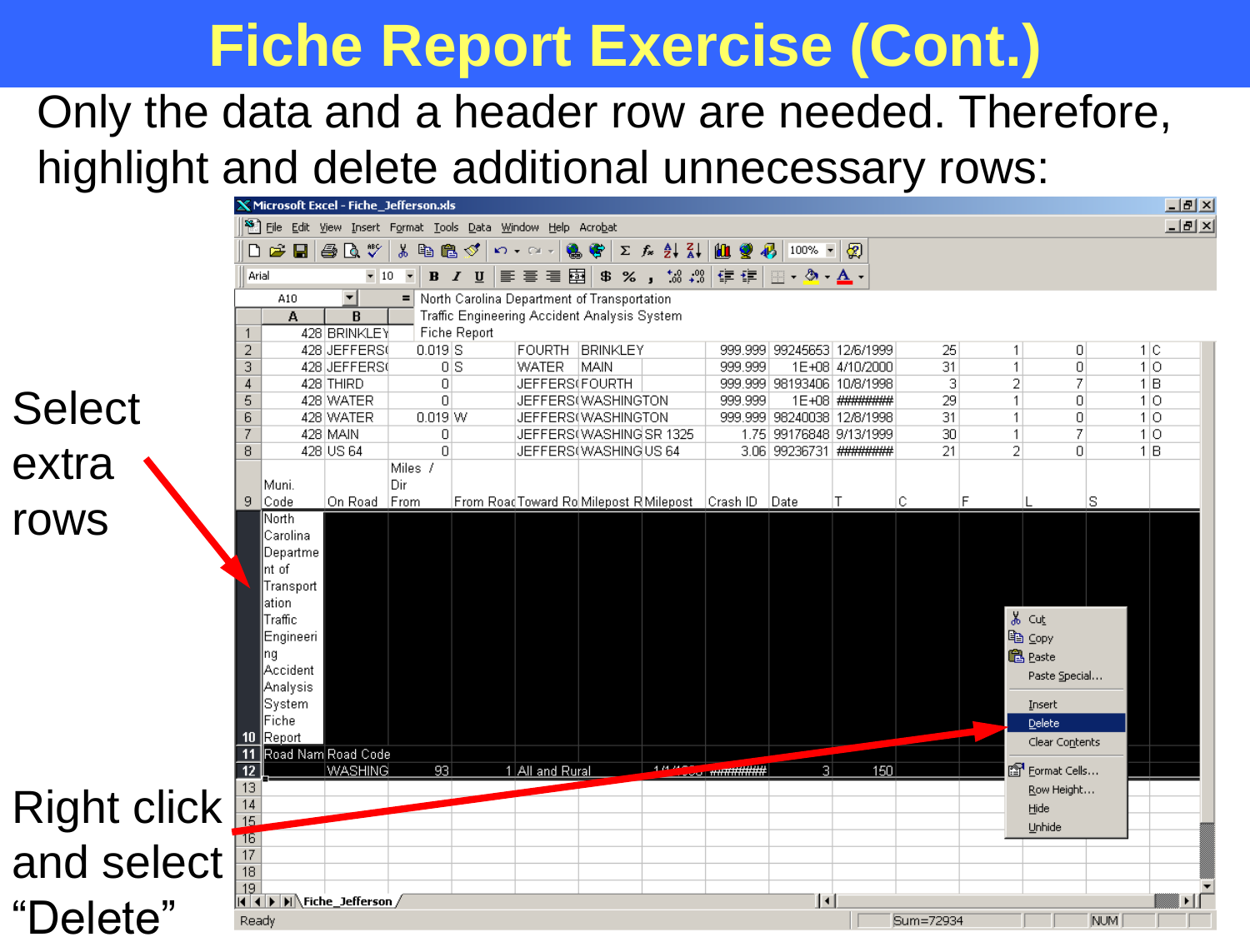#### Because the "Miles/Dir From" header is combined, the remaining headers are off by one cell.

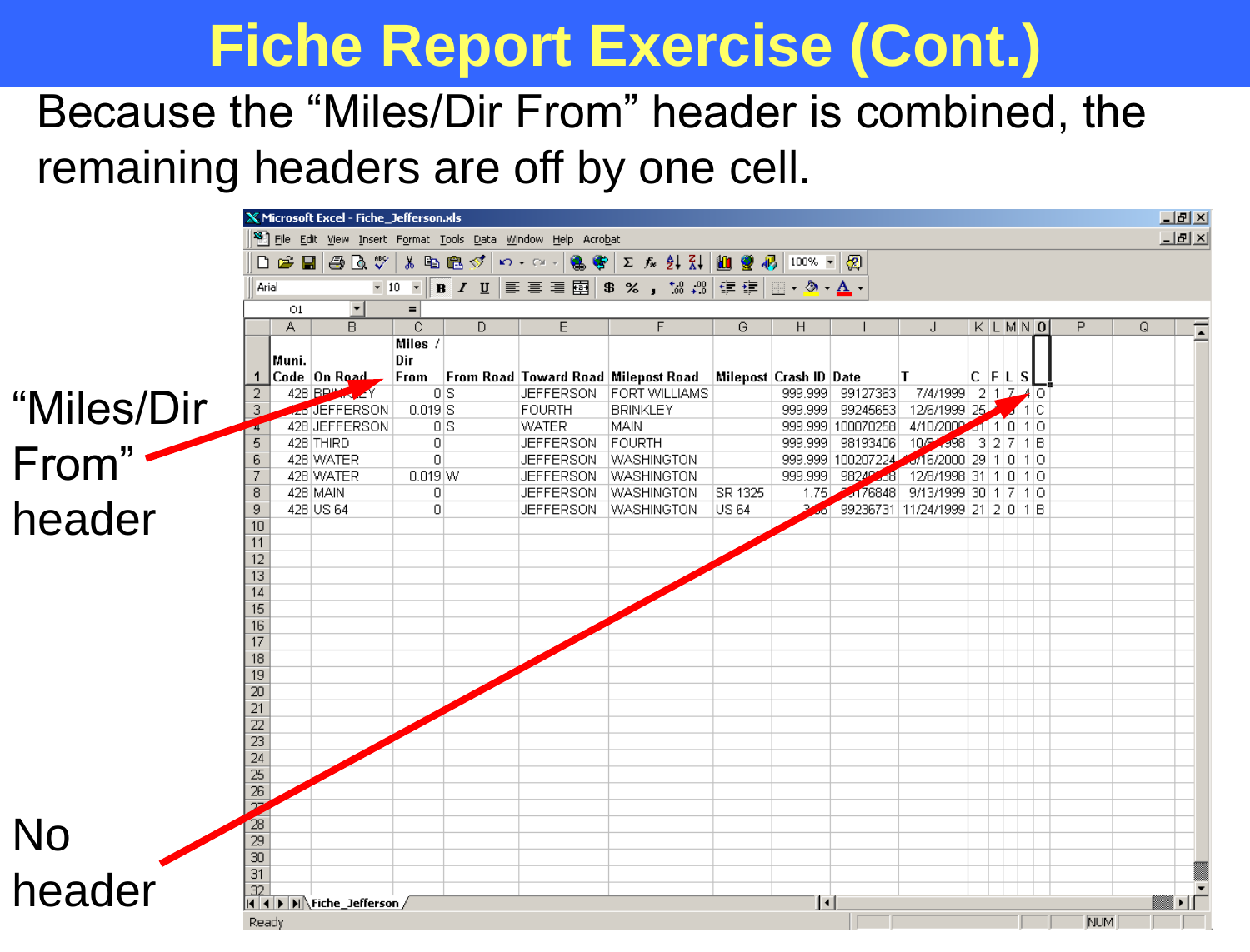#### Insert an additional cell where the "From Road" header is located and move the headers to the right.

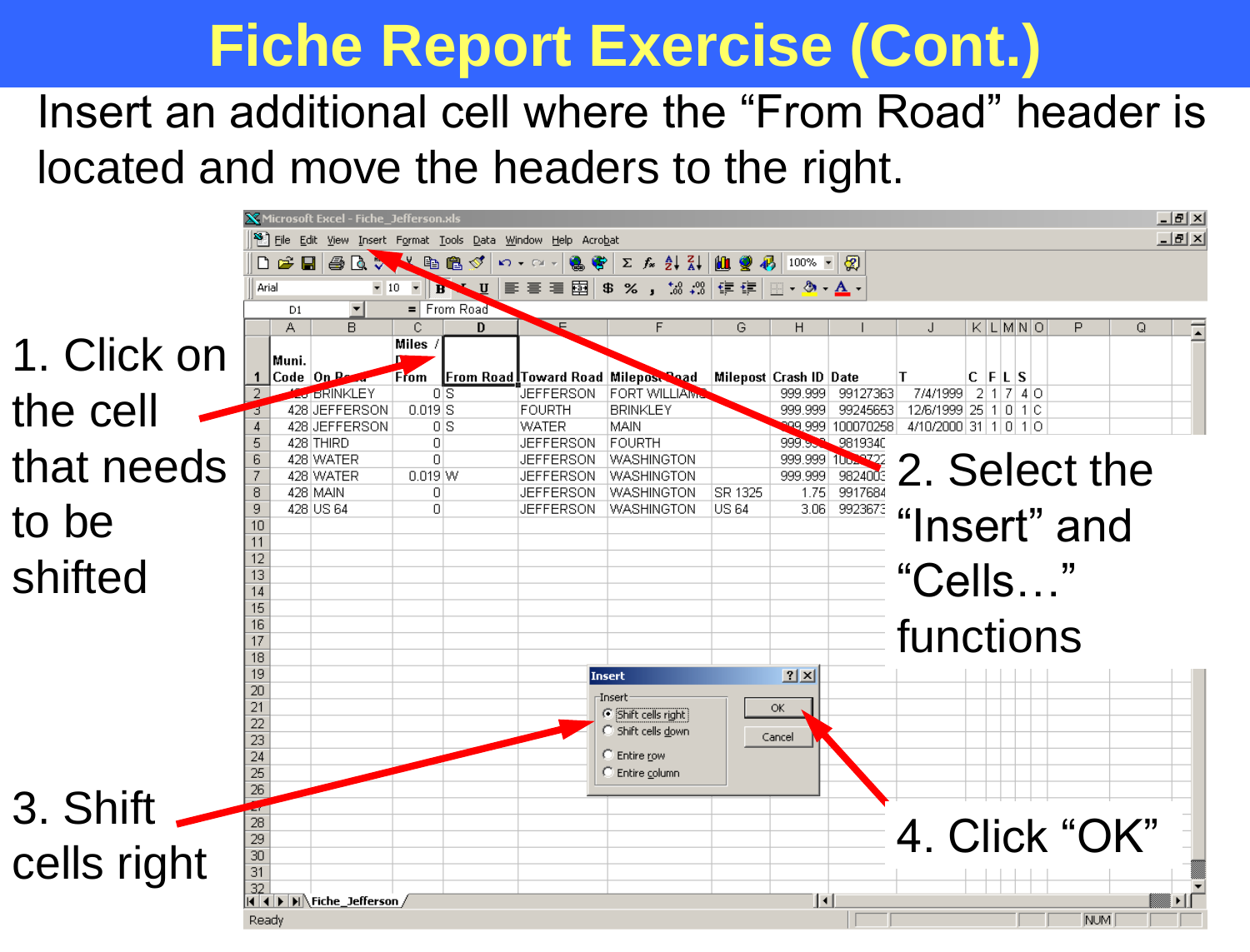Adjust the headers for the "Miles" and "Dir" columns.

The location of the crashes can now be reviewed.

However, because Jefferson Street in Washington County is not mileposted, it must first be mileposted in order to determine the mileposts of the individual crashes (and, therefore, their locations).

|                | <b>StilleffersonFiche.csv</b> |                                                       |           |      |                  |                              |                     |          |           |             |    |    |     | <u>니미지</u>  |  |
|----------------|-------------------------------|-------------------------------------------------------|-----------|------|------------------|------------------------------|---------------------|----------|-----------|-------------|----|----|-----|-------------|--|
|                | А                             | В                                                     |           |      |                  | G                            |                     | Н        |           |             | K. |    | МI  | $N\sqrt{2}$ |  |
|                |                               |                                                       |           | Di   |                  |                              | Milepost            |          |           |             |    |    |     |             |  |
|                | Muni.                         | <b>On Road</b>                                        | Miles     |      | <b>From Road</b> | Toward Road                  | <b>Road</b>         | Milepost | Crash ID  | Date        |    | С  | F   | S.          |  |
| 2              |                               | 428 BRINKLEY                                          |           | οIS  |                  | JEFFERSON FORT WILLIAMS      |                     | 999.999  | 99127363  | 7/4/99      | 2  |    |     | 710         |  |
| 3              |                               | 428 JEFFERSON                                         | $0.019$ S |      | FOURTH           | <b>BRINKLEY</b>              |                     | 999.999  | 99245653  | 12/6/99 25  |    |    |     | 0 C         |  |
| 4              |                               | 428 JEFFERSON                                         |           | 0IS. | WATER.           | <b>MAIN</b>                  |                     | 999.999  | 100070258 | 4/10/00 31  |    |    | 0 0 |             |  |
| 5              |                               | 428 THIRD                                             | 0.        |      | JEFFERSON FOURTH |                              |                     | 999.999  | 98193406  | 10/8/98     | 31 | 21 | 7 B |             |  |
| 6              |                               | 428 WATER                                             |           |      |                  | 0.019 W JEFFERSON WASHINGTON |                     | 999.999  | 98240038  | 12/8/98 31  |    |    | 0 0 |             |  |
| $\overline{ }$ |                               | 428 MAIN                                              | 0         |      |                  | JEFFERSON WASHINGTON         | SR 1325             | 1.75     | 99176848  | 9/13/99 30  |    |    |     | 710         |  |
| 8              |                               | 428 US 64                                             |           |      |                  | JEFFERSON WASHINGTON         | <b>US 64</b>        | 3.06     | 99236731  | 11/24/99 21 |    | 21 |     | OВ          |  |
| A              |                               | $\boxed{\blacktriangleright}$ jeffersonFiche $\angle$ |           |      |                  |                              | $\vert \cdot \vert$ |          |           |             |    |    |     |             |  |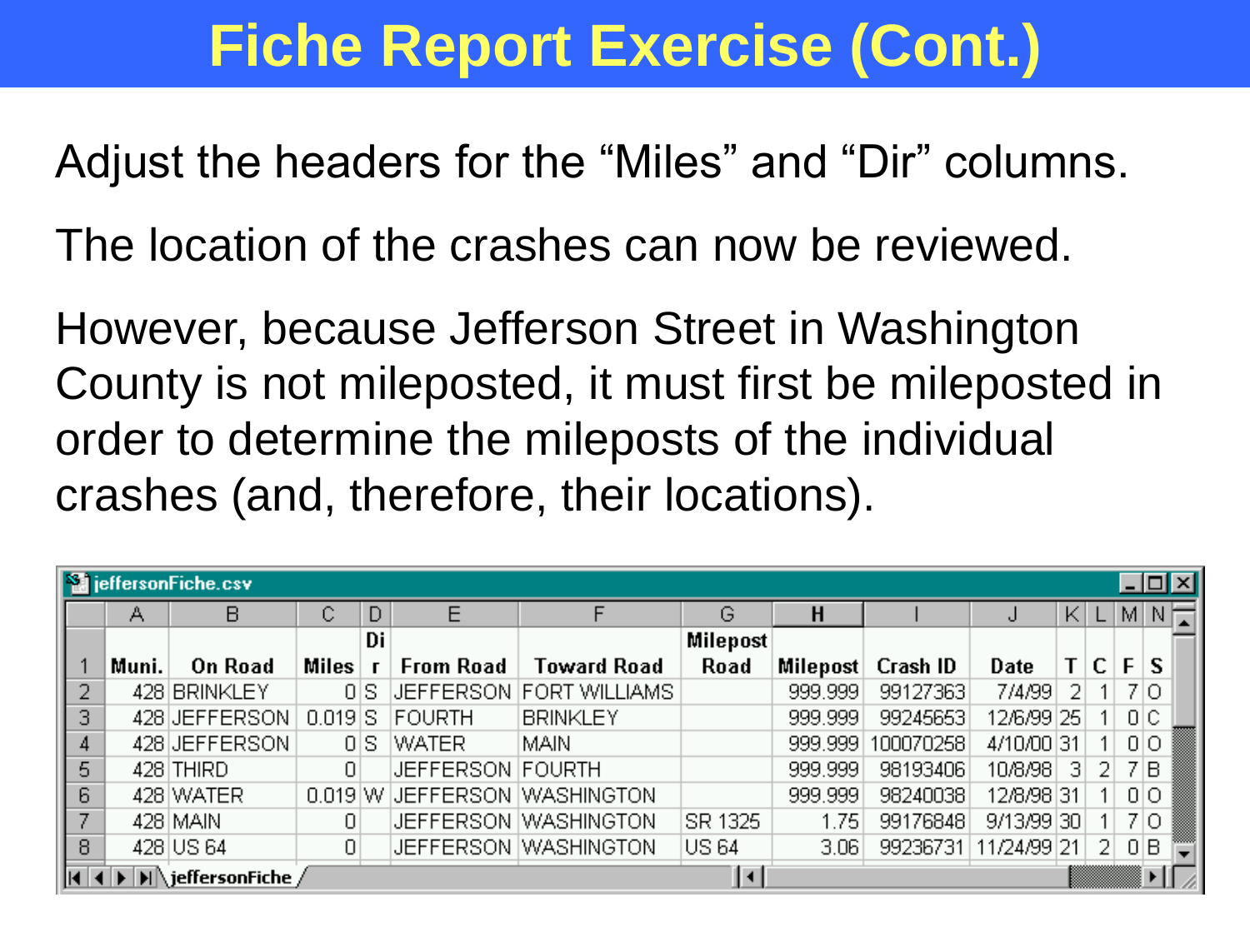#### Milepost Jefferson Street:

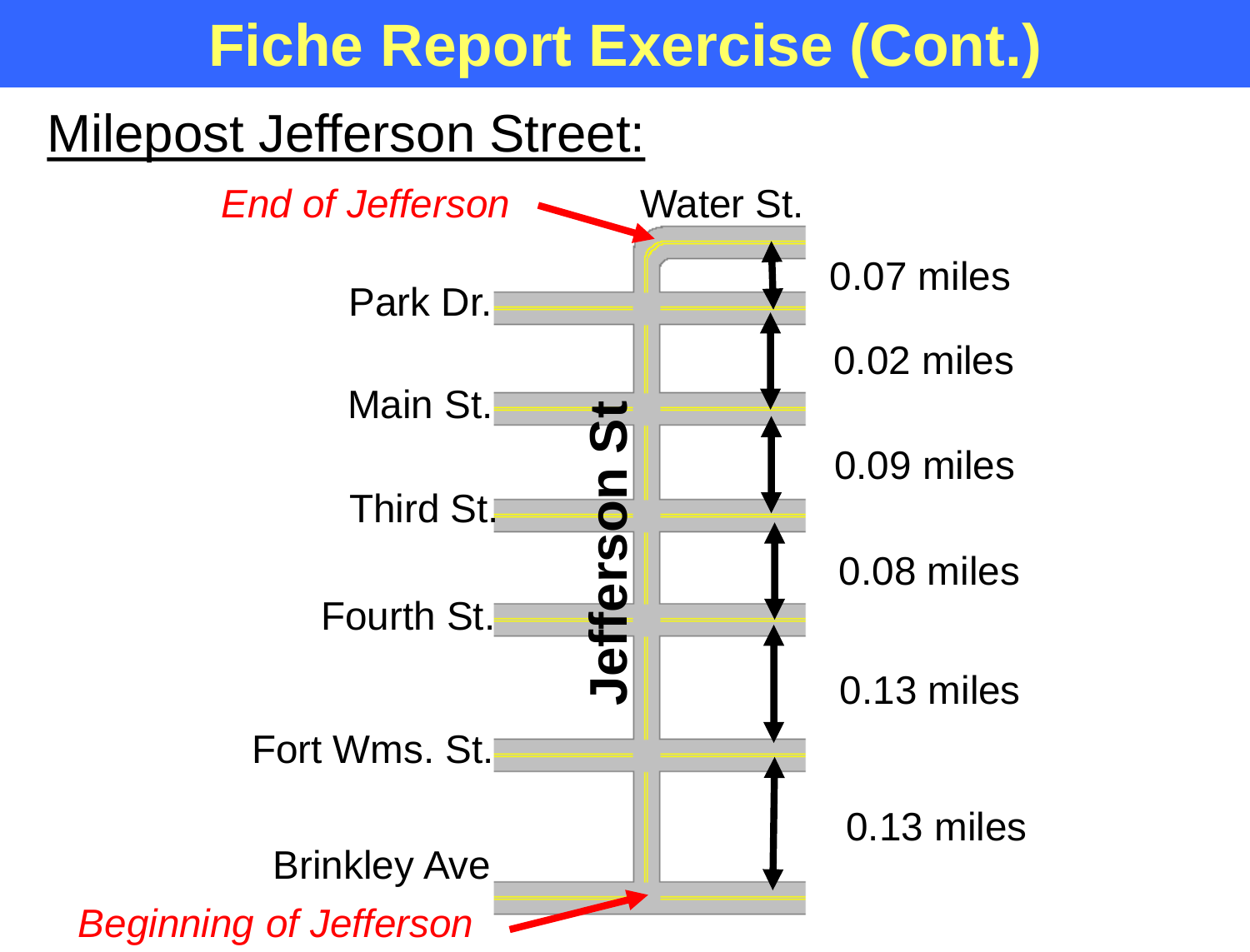#### Milepost Jefferson Street:

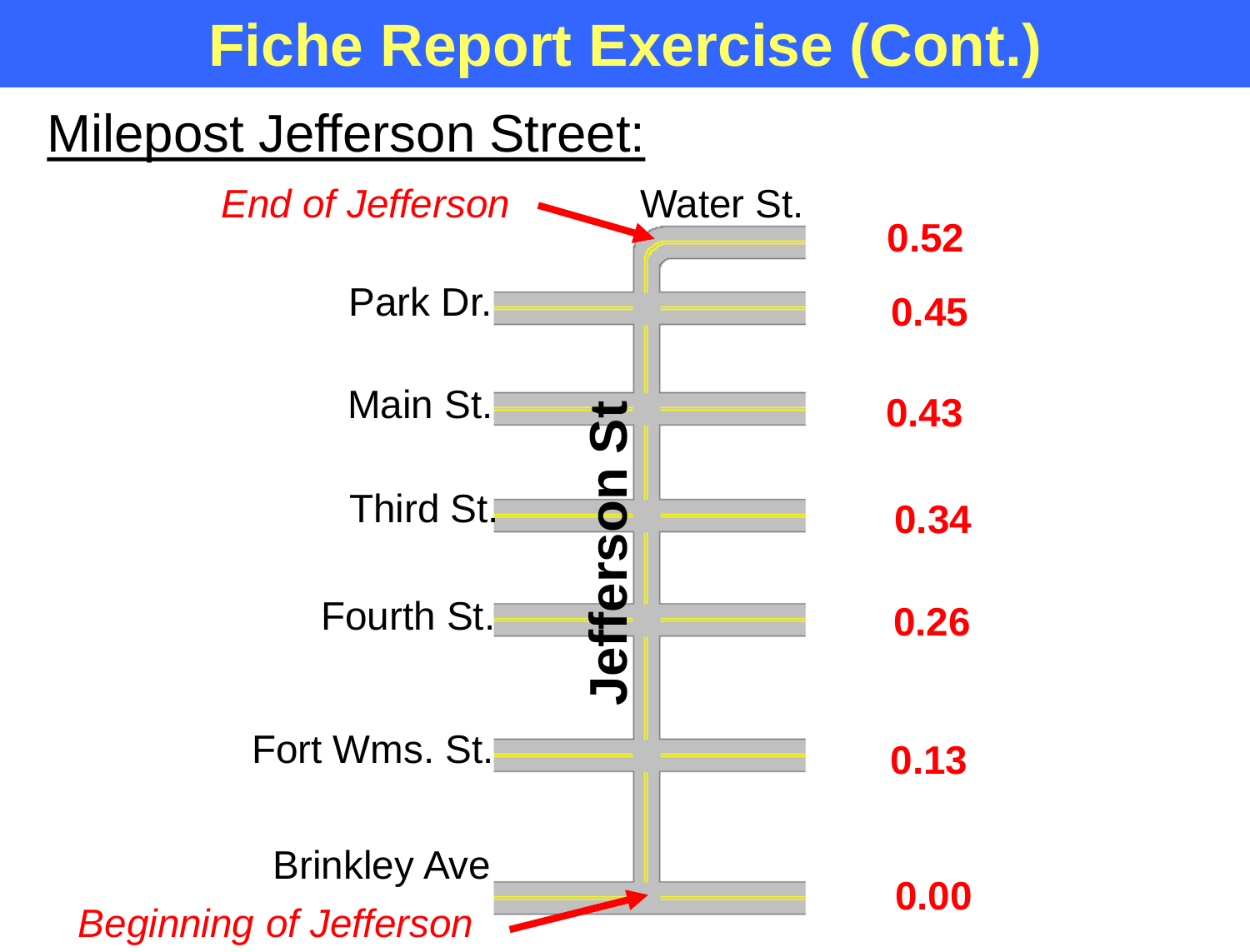#### Now locate and milepost crashes Jefferson St.